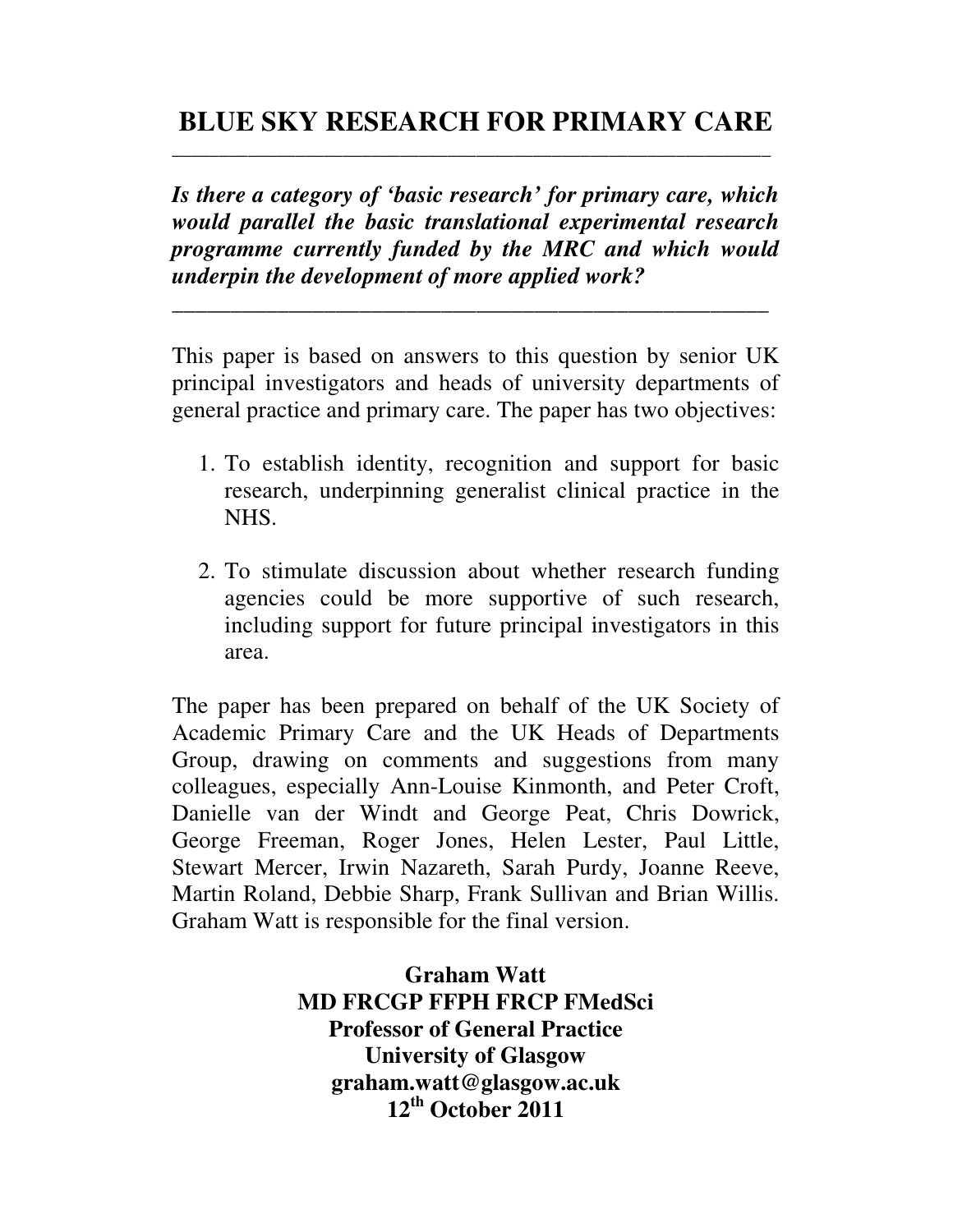### **Background**

We define 'basic research for primary care' as research which increases conceptual understanding of the content, processes, organisation and outcomes of primary care. Its purpose is to inform the design and development of new approaches to clinical practice, health service organisation and health policy, through developments in research methods, theory, modelling and exploratory studies.

The MRC Topic Review in 1997 set out a trajectory for General Practice research in the late  $20<sup>th</sup>$  century. It was followed by MRC investment of over £10 million, mainly in clinical trials with a substantial development component and with significant outputs in the areas of acute illness and chronic disease

Subsequently, general practitioners contributed to serial versions of the MRC guidelines for the development of complex interventions for trial evaluation. The MRC also paid for a peer learning group of young academic GPs to take such work forward within an MRC cooperative grant.

*Campbell M Fitzpatrick R Haines A Kinmonth AL Sandercock P Spiegelhalter D Tyrer P. Framework for design and evaluation of complex interventions to improve health. BMJ 2000; 321:694-696* 

*Campbell NC, Murray E Darbyshire J Emery J Farmer A Griffiths F Guthrie B Lester H Wilson P Kinmonth AL. Designing and evaluating complex interventions to improve health care. BMJ 2007;334:445-459* 

*Craig P Dieppe P Macintyre S Michie S Nazareth I Petticrew M Developing and evaluating complex interventions: the new Medical Research Council guidance. BMJ 2008;337:a1655* 

Application of the guidelines led to greater use of the full range of research methods in primary care, avoiding the 'rush to randomise' and increasing understanding of the mechanisms of interventions and the use of new techniques for intervention delivery and fidelity assessment. A more flexible view of outcomes, spanning the disease, the patient, the community and costs, helped to highlight the need to define and measure harm, especially in primary care where illnesses may be less severe but side effects, although rare, can kill.

*Woolf SH Kuzel AJ Dovey SM Philips RL. A string of mistakes: the importance of cascade analysis in describing, counting and preventing medical errors. Annals of Family Medicine 2004;2:317-326* 

Other pioneering researchers have shown what is possible, often developing new methods in the process.

*Hardeman W Michie S Fanshawe T Prevost AT Mcloughlin K Kinmonth AL. Fidelity of delivery of a physical activity intervention: Predictors and consequences. Psychological Health 2008;23:11-24*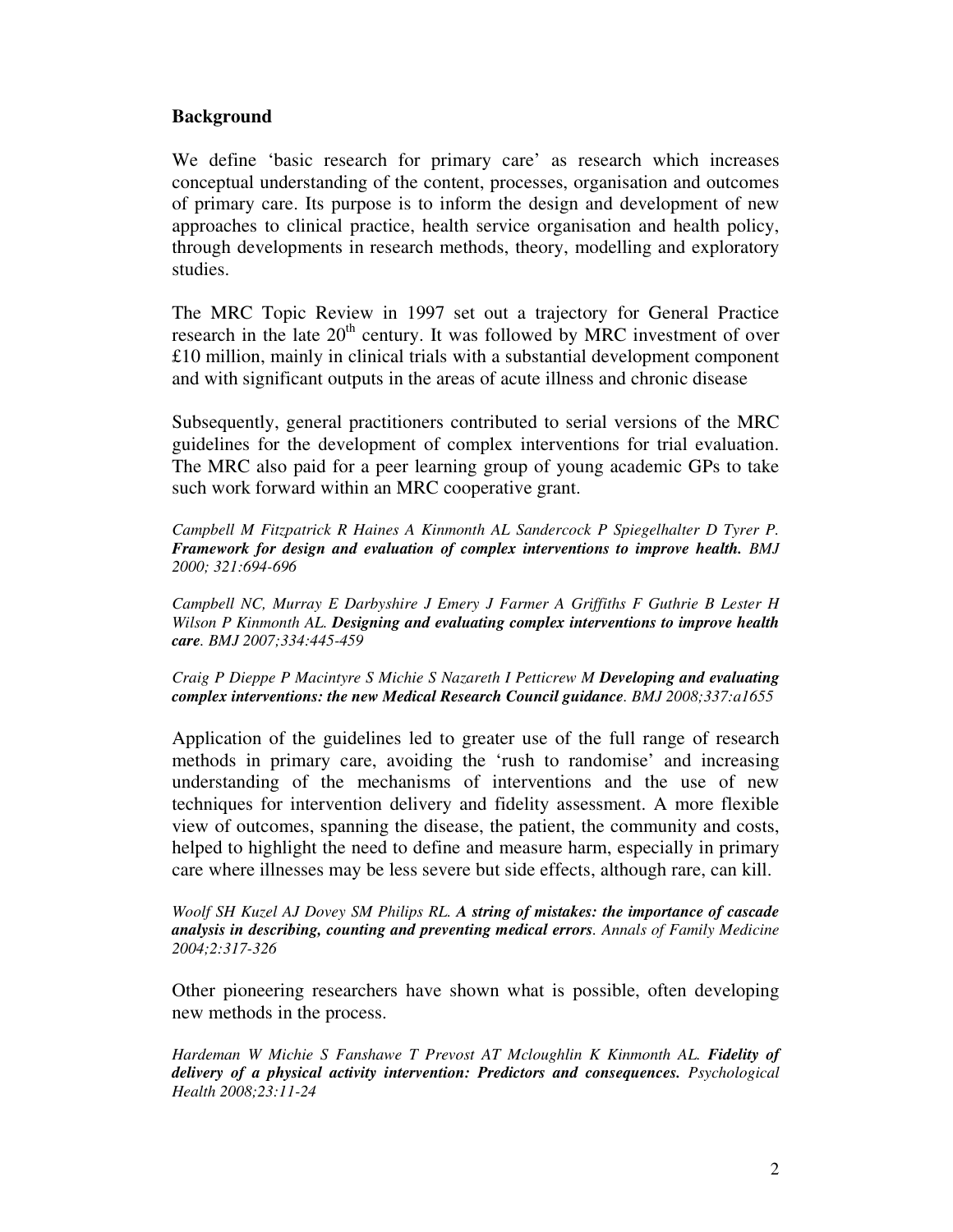*Farmer AJ Wade A French D Simon J Yudkin P Gray A Craven A Goyder L Holman RR Mant D Kinmonth AL Neil HAW. Blood glucose self-monitoring in type 2 diabetes: a randomised controlled trial. Health Technology Assessment. 2009;13:1-72* 

*Moher D Schulz KF Altman DG. The CONSORT statement: revised recommendations for improving the quality of reports of parallel group randomised trials. BMC Medical research Methodology 2001;1:2 doi:10.1186/1471-2288-1-2* 

This stream of work is consistent with the recent MRC translational research programme (2008). However, the new programme is defined in terms of support for

*preclinical development of novel therapies, interventions and diagnostics, and any necessary research tools for development of therapeutics … and development of exploratory clinical research as far as phase I and II trials.* 

There is no recognition in the statement of the work which the MRC supported on the development of complex behavioural interventions. With the division of funding responsibilities between the MRC and UKCRN, the move to define and promote basic research in General Practice seems to have stalled. There have been important reviews of General Practice Research by the Academy of Medical Sciences, with a focus on more applied 'translational' research in general practice, and of the UKCRN primary care portfolio, but neither of these reviews appears reflected in recent actions by the MRC.

*Academy of Medical Sciences.Research in general practice: bringing innovation into patient care. Workshop report. Academy of Medical Sciences, October 2009* 

*Sullivan F Hinds A Wallace P. UK Primary Care Research Portfolio Review. Final Report 2009. http://www.sspc.ac.uk/sspc\_docs.htm* 

There is perhaps a view that primary care research should be funded by NIHR, but while the NIHR primary care portfolio has been strong in informing practice, it has been less strong in informing innovative thought.

The most recent MRC Pipeline publication (2010) refers to

*"our mission of improving the health and wealth of the UK by supporting our world class researchers at an early stage in the process, helping them to identify opportunities for turning scientific knowledge into new treatments or diagnostics'.* 

The focus appears to be on medicines and trials of medicines and devices. Potential GP applicants to MRC research training schemes report being daunted by advice that their proposed topics of research are unsuitable.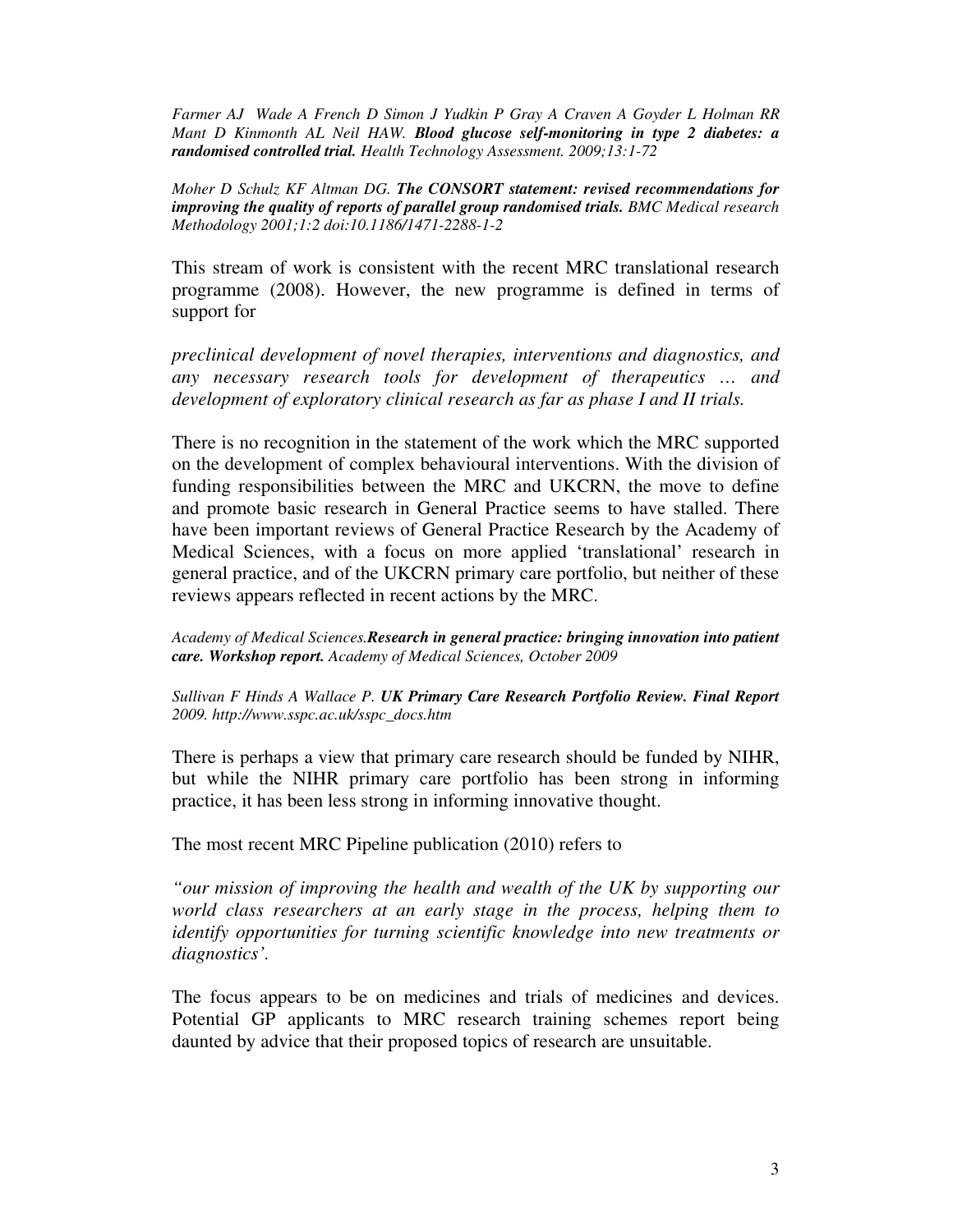The aim of this paper, therefore, is to stimulate a review by both MRC and NIHR of the content and balance of their current primary care research portfolios.

The paper also briefly addresses clinical research career opportunities for future general practitioner principal investigators wishing to carry out such research

## **Context**

There have been recent large increases in the quality and volume of primary care research in the UK, as shown by serial results in University Research Assessment Exercises (RAE) and also international comparisons.

*Glanville J, Kendrick A, McNally R, Campbell J, Hobbs FDR. Research output on primary care in Australia, Canada, Germany, the Netherlands, the United Kingdom, and the United States: bibliometric analysis. BMJ. 2011; 342: d1028.* 

These comprise a wide range of types of research, each of which has its own particular value. It is hard to say that one type of research has been more valuable than another.

A consistent comment by principal investigators in primary care is that the dominant "vertical" research paradigm, of disease-specific enquiries, eliciting biomedical mechanisms and evaluating treatments using randomised controlled trials, as evident both in the MRC research strategy and its current research portfolio, can be difficult to apply to many of the problems encountered in primary care.

A particular example is the narrow recruitment criteria for many clinical trials, enabling internal validity at the expense of external generalisation. The highly conditional nature of most such research contrasts with the largely unconditional nature of generalist clinical practice. Patients who are hard to recruit to research studies, or who are excluded on grounds of multiple morbidity or social complexity, account for a substantial proportion of NHS workload and resource use.

To improve this position, epidemiological method must be linked to new approaches to characterisation of patients in trials. Complementary use of cohort studies, anthropological and sociological enquiry and randomisation are required. Pragmatism and good conscience have served generalists and the NHS well, but increasingly this needs to be complemented by evidence-based policy and practice.

An important 'horizontal' task of primary care, and the key role of general practitioners, is to integrate 'vertical science' (i.e. disease specific approaches) in the context of consultations, clinical services and local communities. The Quality and Outcomes Framework (QOF) and most NICE guidelines exemplify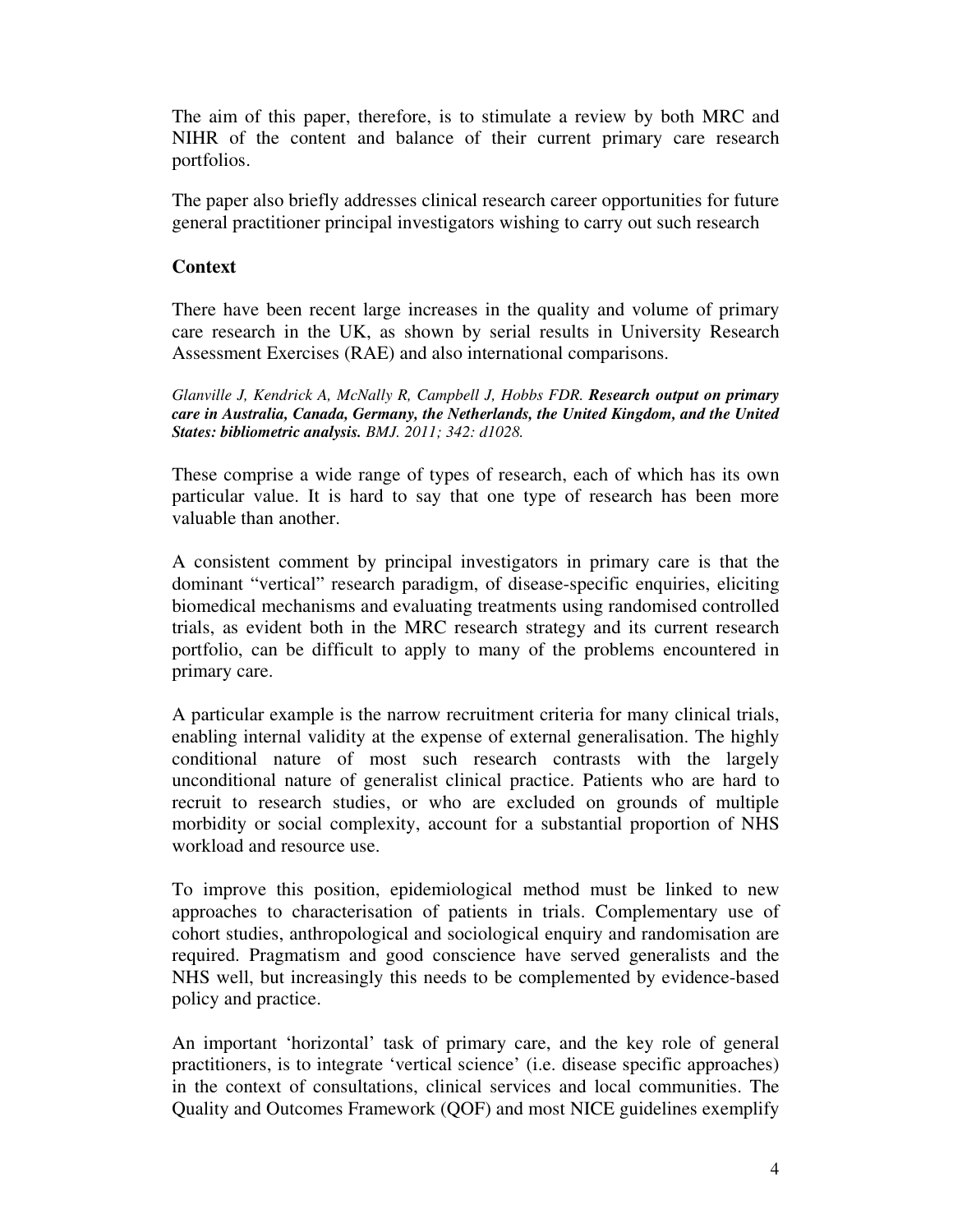the vertical approach. However, while the mass delivery of evidence-based medicine is important for improving population health, it can have the effect of compartmentalising and fragmenting the care and services that patients receive. Many patients have more than one condition and need an integrated approach.

Interdisciplinary work is needed both to characterise the ways in which different conditions and their treatments interact physiologically and to understand the effects of social and mental context on an individual's coping response to multiple health challenges. A broader range of outcomes needs to be considered that relates to these domains and not simply to disease progression. The system itself must be studied, as exemplified by the new methods developed in primary care for the characterisation of medical errors.

An analogy may be drawn with psychiatric research, which in the 1950s was poorly developed, and thought by some to be 'unresearchable'. Within a couple of decades, psychiatric research was transformed. The challenge in primary care is to build on the work of Starfield, Howie, Freeman and others, whose research on consultations, systems, continuity and multiple morbidity has shown the way.

Several colleagues highlight the lack of attention paid to combining clinical, psychological and social variables in diagnosis, prognosis and treatment in primary care. On the one hand, better explanatory evidence is needed on delays in the presentation and recognition of serious conditions. On the other, better evidence is needed to inform the care of substantial numbers of patients with 'medically undefined problems'.

The MRC states that it will "pick research that delivers" and move towards setting research priorities which are most likely to deliver improved health outcomes. The challenge for researchers wishing to work in these areas is to communicate more effectively not only the distinctive research needs of general practice and primary care, but also why such research is important, not only to individual patients but also in improving population health.

Unlike public health policies not involving contact with the public, or involving single contacts for screening or specific procedures such as immunisation, the contribution of primary care to improving population health is largely based on the sum of serial contacts with individual patients, whereby cumulative contact provides both the coverage and continuity needed for the mass delivery of evidence-based medicine, preventive advice and personalised care. The heterogeneity and long term nature of such activity is a substantial research challenge, and seems to fall outside what is generally understood by "population research".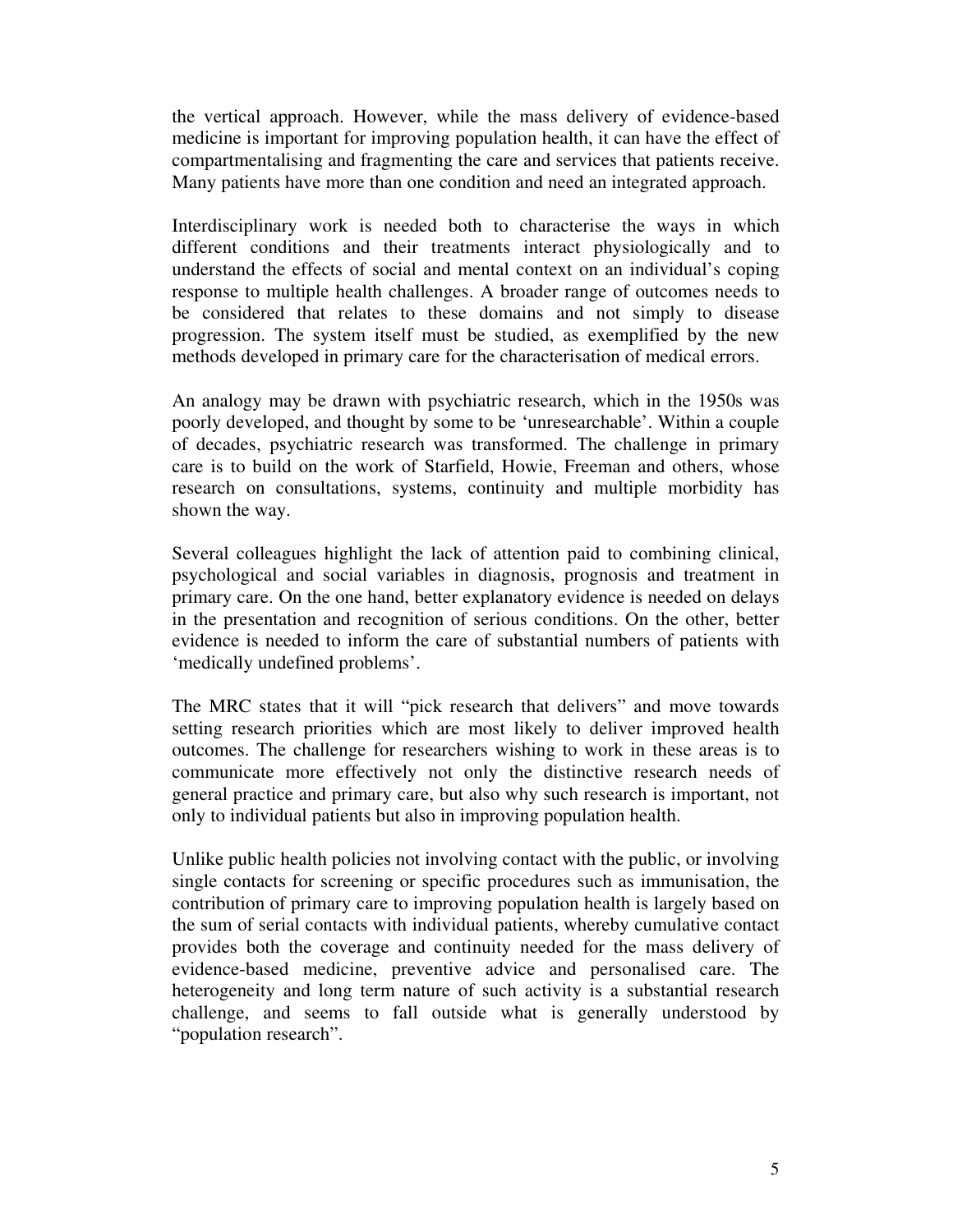# **The nature of generalist clinical practice**

Key elements of generalist clinical practice include

- The unconditional nature of most clinical encounters, responding to whatever problems patients present.
- Many conditions are seen at an early stage, when the probabilities are very different from those encountered in specialist settings, and early management decisions are taken in situations of greater uncertainty, presenting research challenges with respect to making early diagnoses.
- Multiple morbidity is common, both in elderly populations and in socioeconomically deprived populations, and is not well served by research studies in which multiple morbidity is an exclusion criterion. Multiple morbidity presents a huge new research agenda.
- About 70% of patients consult every year and about 90% over three years, which provides a large measure of sustainable population contact, without recourse to special measures, such as screening or outreach, except for hard to reach groups.
- The contribution of general practice to population health improvement is not only via the mass delivery of evidence-based medicine (as incentivised by the QOF and encouraged by NICE) but also via the sum of long term productive relationships with individual patients, whatever their problems are. The heterogeneity of such activity, its incorporation within routine daily practice and its engagement via case-finding with "hard to reach" patients are all challenges for research.
- Such individual outcomes are generally achieved over the long term via serial encounters, rather than via single transformative encounters. "Coproduction" is a very different model from "providers and consumers" and needs its own evidence base.
- The contact, coverage and continuity that are intrinsic to general practice provide important opportunities to prevent, delay or reduce the severity of health problems and their complications. Such opportunities for prevention are very different in nature from the "cold calling" approach of screening.
- Consultations on their own are frequently insufficient to address a patient's problems, but provide opportunities to instigate referral to other professions and services, raising issues of continuity, coordination, communication and joint working within the community or across primary and secondary care.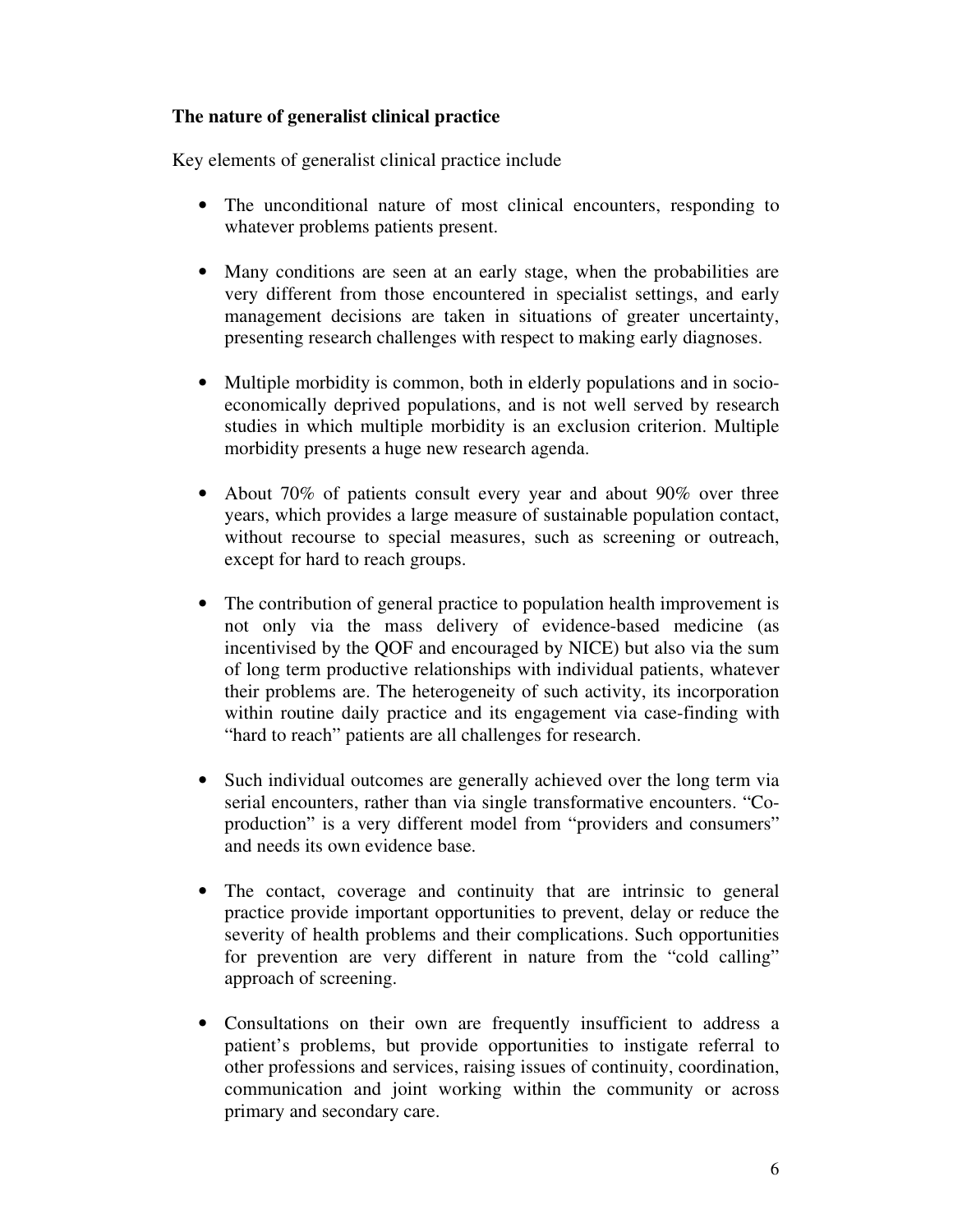- With intrinsic features of contact, coverage, continuity, flexibility, long term relationships and trust, general practices are the natural hubs around which local health systems can be developed, co-ordinating care and avoiding fragmentation. General practice does not have a monopoly of these features of care, but is the principal source of such care for most patients. Better evidence is needed on how fragmentation of care is best avoided.
- Each general practice is a complicated micro-economy in which the mix of activity reflects a wide range of factors, including needs, demands, incentives, obligations, habits, aspirations and values, within constraints of time, space, staff and links to other services. Studies of the economic impact of additional activities in primary care seldom take account of opportunity costs within this wider framework. Rather, primary care often appears to be considered as a sink, into which additional activity can be poured.

## **Research agenda**

There is general agreement among senior GP researchers that there is a gap to fill, involving basic research on behaviour, consultations and systems, prior to the development of the types of applied study which are usually supported by NIHR. Areas for research enquiry include (examples in Annex A):-

- What can basic sciences (e.g. psychology, social sciences, economics) contribute towards our understanding of individual responses to illness (including resilience, creative capacity, self-agency etc)?
- How does biographical understanding of patients help the management of illness experience?
- What is the impact of multiple morbidity on an individual's quality of life, and how can this be improved?
- Does better "relationship continuity" accelerate or delay the diagnosis of serious conditions?
- Why do some patients become 'chronic patients', and heavy users of services, while others with the same diagnosis do not?
- What clinical symptoms and signs in primary care predict the development and allow earlier diagnosis of serious illness?
- What methods of practitioner/patient communication make best use of serial consultations in primary care, especially for patients with multiple morbidity?
- What are the essential ingredients of integrated (i.e. 'non-fragmented') care (including shared care between specialists and generalists)?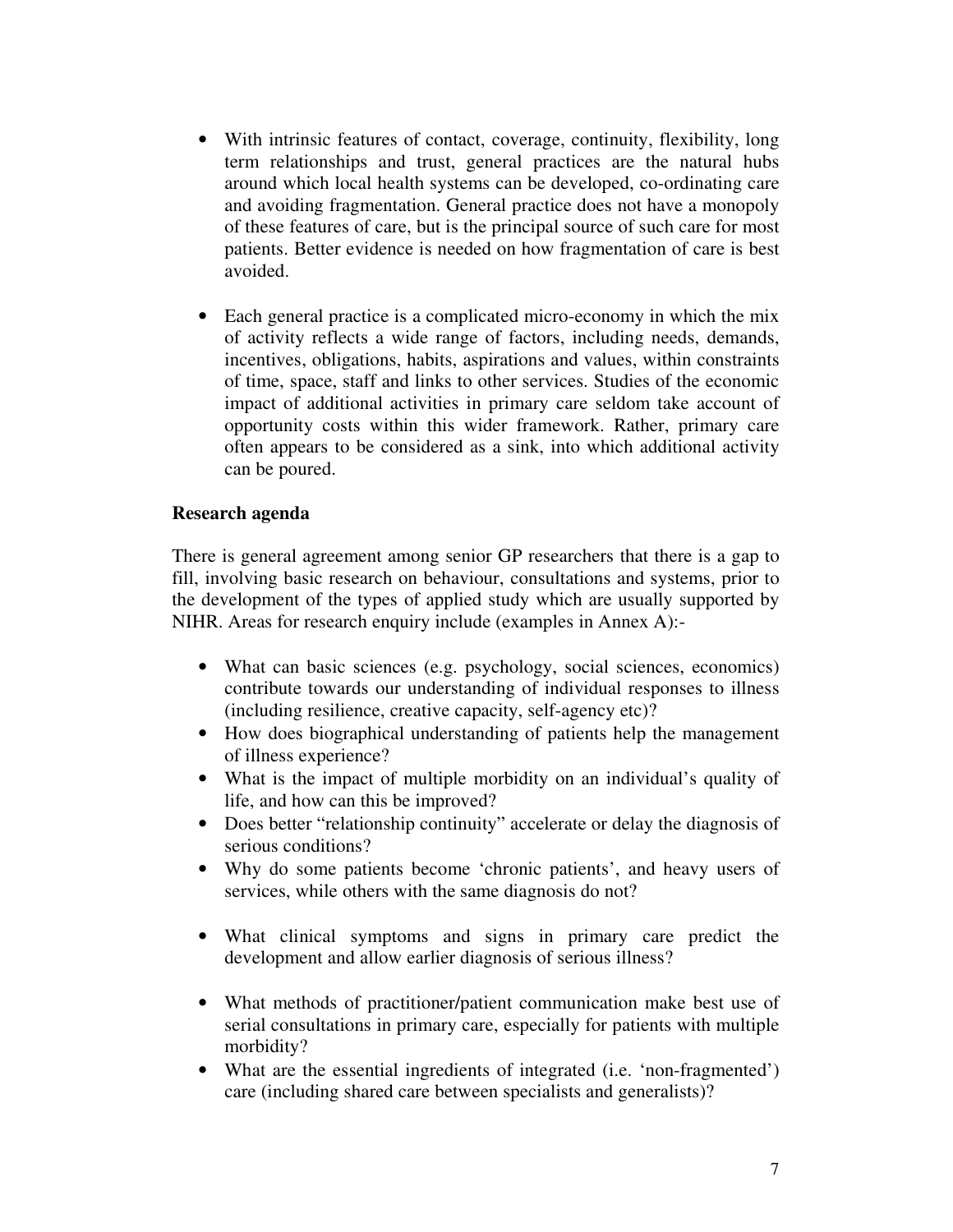- What systems of care promote personal continuity of care?
- Does continuity of care prevent unplanned admissions?
- What is the epidemiology of unscheduled care e.g. emergency admissions, use of out of hours services, walk-in centres?
- What are the barriers to better joint working between primary and secondary care, with respect to referral, emergency admission, hospital discharge and the management of long term conditions?
- What are the 'active ingredients' of primary care that result in strong primary care systems delivering better outcomes at lower cost?
- What has been the effect of the UK moving to larger primary care teams, with internal specialisation by GPs and changing professional skill-mix and roles?
- What has been the effect of incentivising managed/directed care via QOF and NICE guidelines and the parallel lack of investment in other areas of generalist clinical practice?
- How do we best identify and address variation in GP care?
- How do we improve care for hard to reach groups?
- What are the benefits and costs of helping patients with poor English, and/or who are immigrants unfamiliar with the NHS, to consult with the same clinician for most consultations?
- What are the opportunity costs of adding new activities and services to primary care?

# **Research development**

Work is needed to establish new research methods that are fit for purpose for primary care research

- Early development work leading to the creation of complex interventions (e.g. identifying/developing theory and modelling processes and outcomes) prior to feasibility and pilot testing (which is the role of NIHR).
- Development of new measurement tools (e.g. the CARE measure of patient assessment of practitioner empathy) to capture the 'active ingredients' of effective clinical care.
- Desk-based epidemiology, to capitalise on the increasing availability of large clinical primary care datasets and to set exploratory and intervention studies in context (what part of the overall picture is being studied?)
- Making best use of case-note review to describe the reality of 'continuity' and 'coordination' as experienced by patients
- Qualitative work to describe and explain problems faced by GPs and patients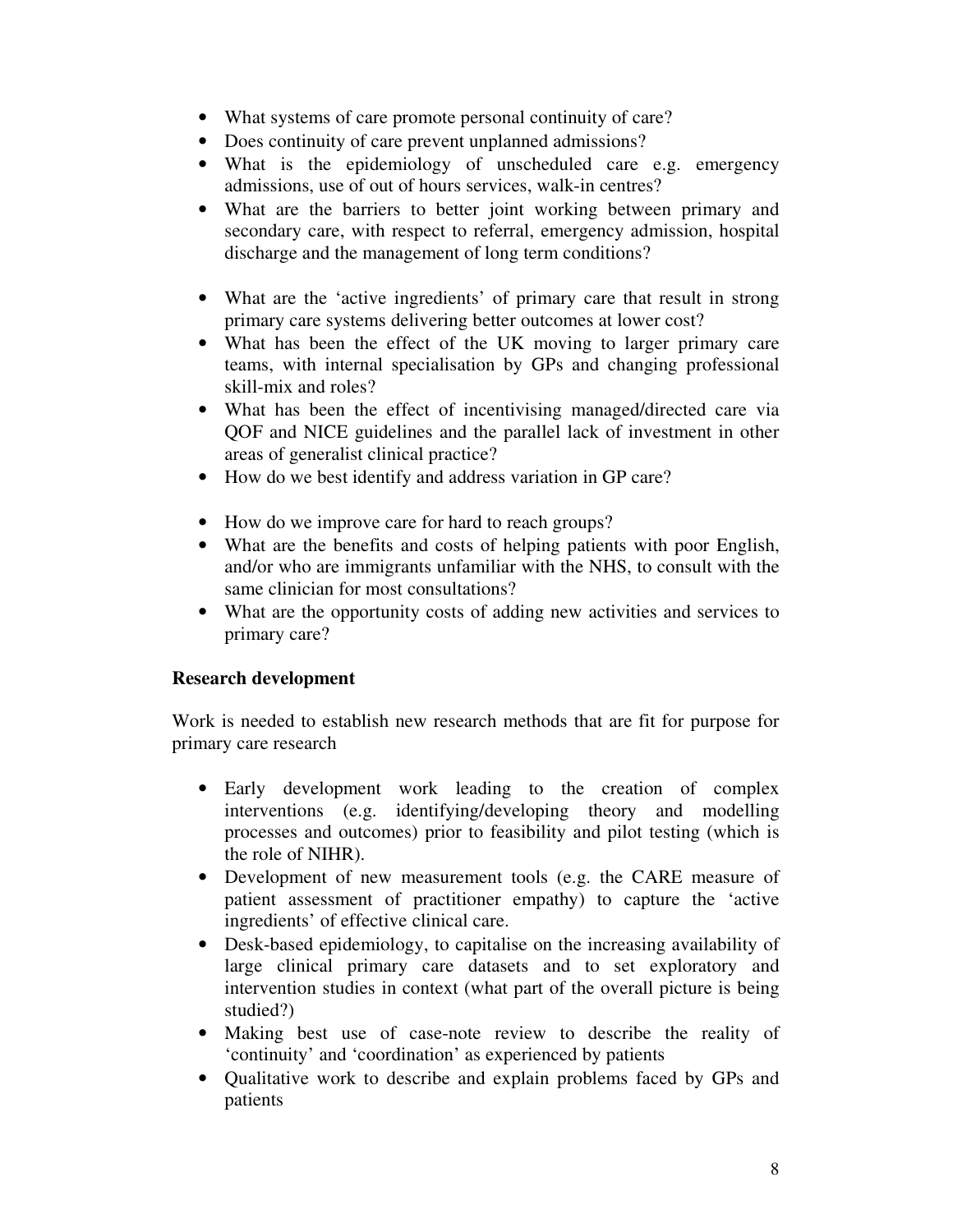• Developments in economic assessment to reflect the complicated microeconomy in which primary care is delivered.

# **Interfaces**

Many colleagues comment on the importance of interfaces.

Links with clinical practice are crucial, so that investigators have relevant experience, insights and contacts. It is increasingly difficult for academic GPs to acquire substantial, long term, clinical experience in general practice as part of their academic training. A key attribute of GP researchers, therefore, is the ability to engage with experienced service practitioners.

Several colleagues argue for closer links between academic and service general practice, including the promotion of scholarly approaches, whereby practitioners reflect on their clinical experience as a basis for identifying important research questions and opportunities.

Colleagues also mention the importance of interdisciplinary work, where researchers straddle the boundaries between disciplines. Several internationally well known GP and primary care researchers display such breadth. There is a need to value and support training which breeds interdisciplinary collaboration and the ability to work across interfaces.

Such interdisciplinary experience should include not only the well recognised multi-faceted nature of health services research (encompassing epidemiology, statistics, economics, social sciences) but also collaboration with basic scientists (e.g. the impact of trust on non-specific immune defence; the impact of supported mothering on infant development etc) and secondary care colleagues (e.g. joint working of specialist and generalists in the management of patients with long term conditions)

# **Training issues**

Comments on GP research careers are included in Annex B

# **Conclusions**

The principal objective of this paper is to establish *identity, recognition and support* for the basic research needs of generalist clinical practice in the NHS.

The contribution of such care to health improvement is via the sum of care provided for all patients. The purpose of primary care, therefore, is to provide high quality care, whatever condition or combination of conditions a patient may have, and to do this effectively and efficiently for all patients.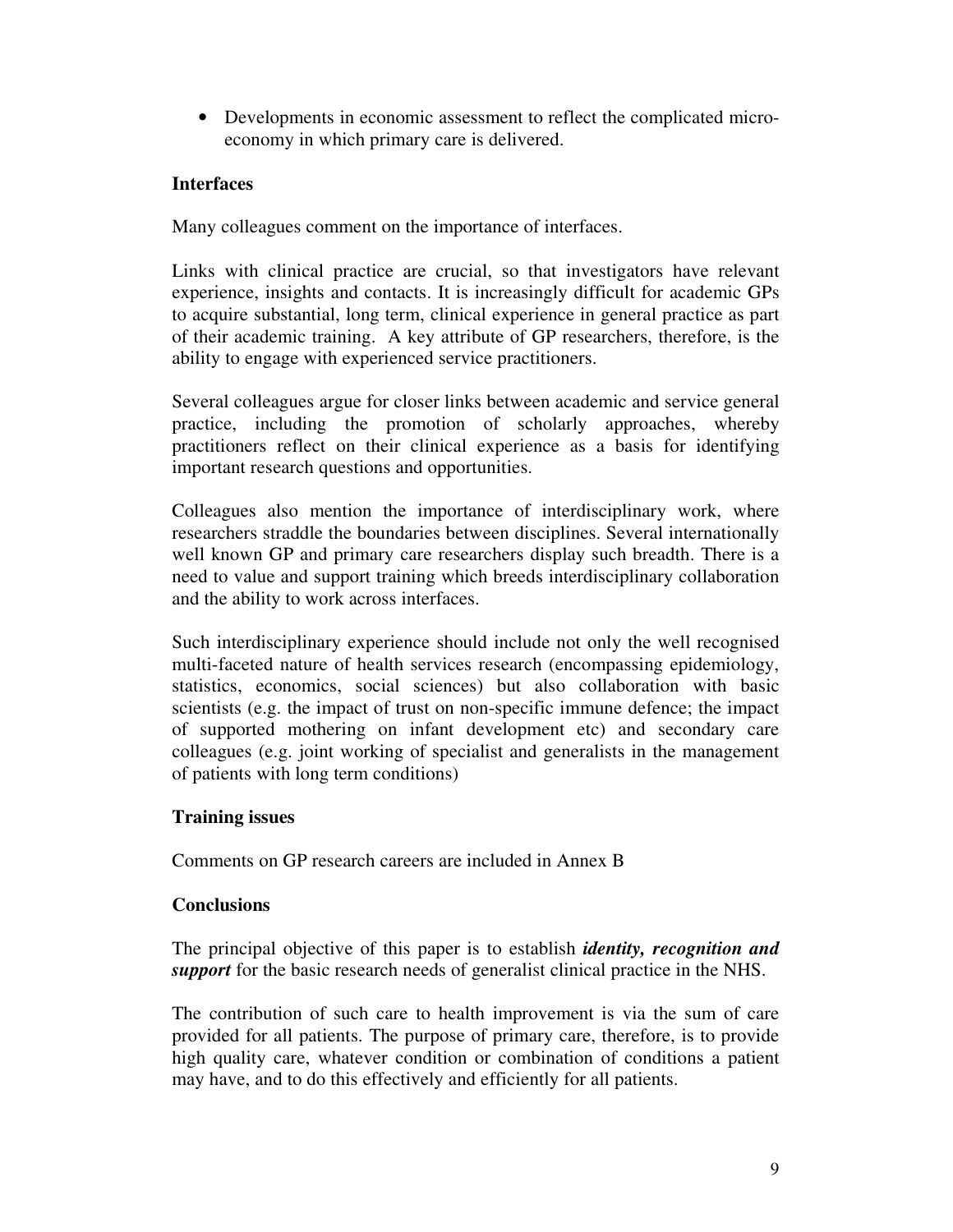The MRC and the NIHR have a joint interest in considering their respective roles in supporting such research. Joint ESRC funding might suit some research topics. Explicit recognition and support could help to make existing MRC schemes more accepting of basic research for primary care. However, committees, panels and peer reviewers assessing such research would need appropriate expertise concerning the primary care context.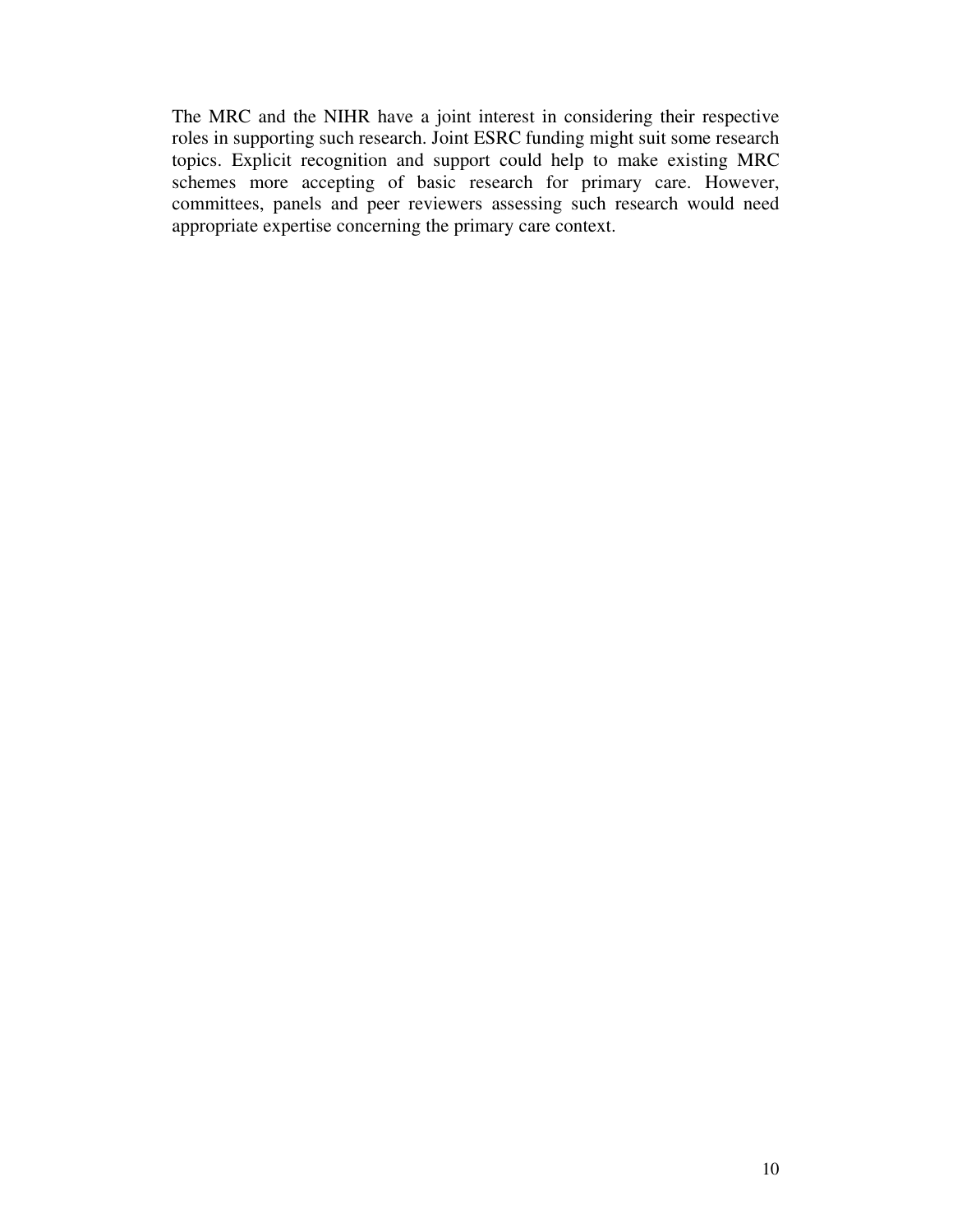# **ANNEX A**

## **EXAMPLES OF BASIC RESEARCH FOR PRIMARY CARE**

The examples chosen are neither systematic nor comprehensive in their coverage of primary care research, but are illustrative of research studies which have made important contributions to the evidence base underlying clinical, managerial and policy decisions in primary care.

## **PROGNOSIS AND PREDICTION OF MAJOR ILLNESS**

**Many conditions are seen at an early stage, when the probabilities are very different from those encountered in specialist settings, and decisions are taken in situations of uncertainty.** 

*Buckley BS Simpson CR Mclernon DJ Murphy AW Hannaford PC. Five year prognosis in patients with angina identified in primary care: incident cohort study. BMJ 2009;339:b3058 doi:1010.1136/bmj.b3058* 

This paper described the clinical course of 1785 patients in 40 general practices with a diagnosis of angina as their first manifestation of ischaemic heart disease. Such patients differ from patients with angina who are seen in hospital clinics and who are more likely to be entered into clinical trials, with respect to complication rates and outcomes of surgical interventions.

*Henriksson M, Palmer S, Chen R, Damant J, Fitzpatrick NK, Abrams K,Hingorani AD, Stenestrand U, Janzon M, Feder G, Keogh B, Shipley MJ, Kaski JC, Timmis A, Sculpher M, Hemingway H. Assessing the cost effectiveness of using prognostic biomarkers with decision models: case study in prioritising patients waiting for coronary artery surgery. BMJ. 2010 Jan19;340:b5606* 

This secondary care study, involving a primary care investigator, provides evidence of the use of prognostic biomarkers in assessing patients waiting for coronary artery surgery. Following the paper by Buckley et al (above), further research is needed to assess the usefulness of prognostic biomarkers in primary care.

**Prediction of major illnesses prior to their onset can allow for early interventions to prevent incident illness and this lead to reduction in morbidity and health and social care cost** 

*King M, Walker C, Levy G, Bottomley C, Royston P, Weich S, Bellón-Saameño J, Moreno, B, Švab I, Rotar D , Rifel J, Maaroos H, Aluoja A, Kalda R, Neeleman J, Geerlings M, Xavier Mi, Carraça I, Gonçalves-Pereira M, Benjamin V, Saldivia S, Melipillan R, Torres-Gonzalez F, Nazareth I. Development and validation of an international risk prediction algorithm for episodes of major depression in general practice attendees: the PREDICT study Archives of General Psychiatry 2008;65(12):1368-1376* 

This paper describes the development of a risk algorithm for the prediction of major depression in people attending general practice. The study recruited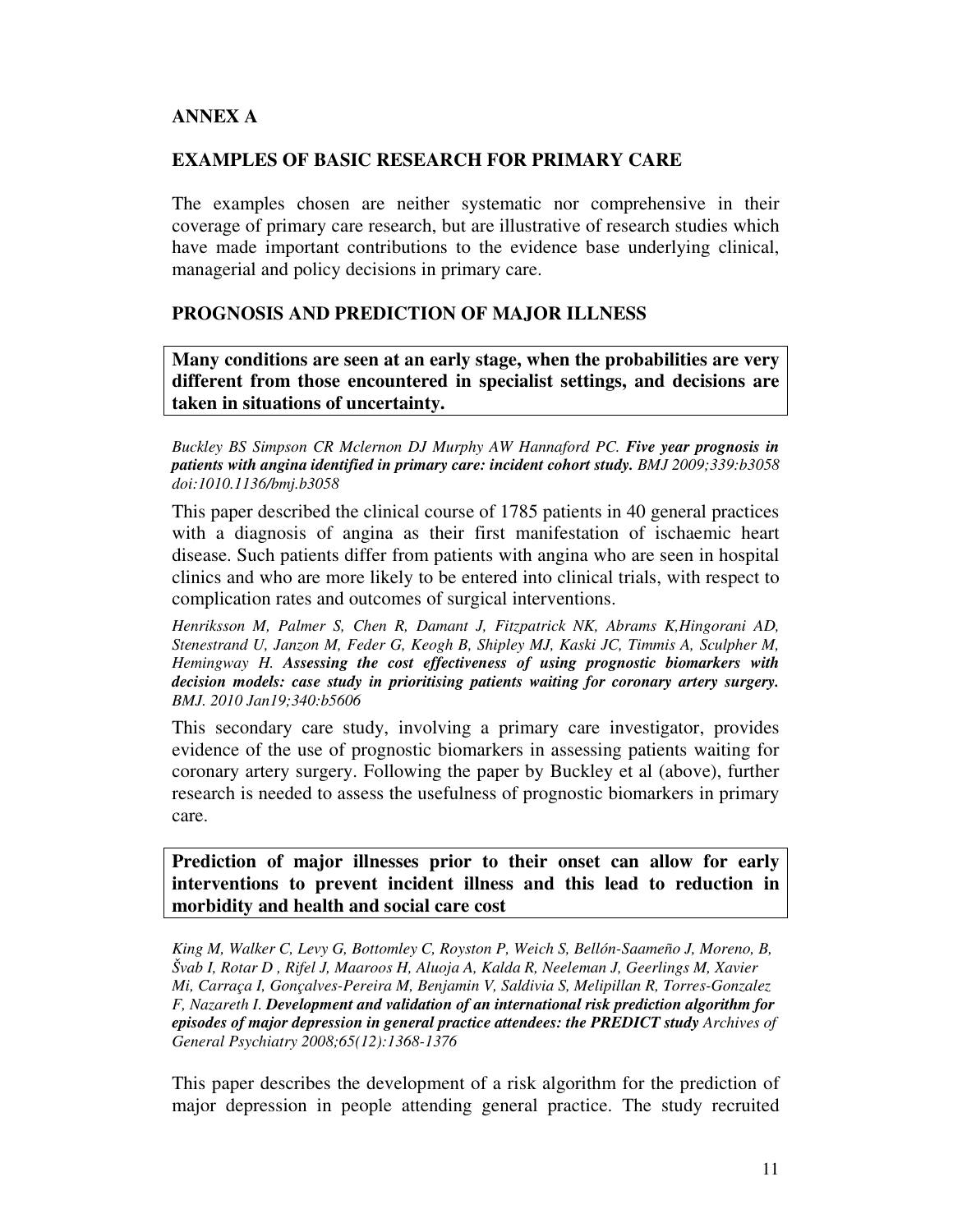10,045 people across seven countries and followed them up over 12 months. These data were used to develop the first risk algorithm for onset of major depression. This algorithm functions as well as similar risk algorithms for cardiovascular events and will be useful in prevention of depression.

This study is an example an international research effort in primary care. It also highlight how one may apply basic epidemiological and statistical modelling approaches to primary care data in order to create an instrument that can be used in daily general practice to predict risk of depression over the next 12 months.

## **PREVENTION – FIRST DO NO HARM**

**Cost-effectiveness of screening depends on a balance between harms to the many who screen negative and the benefits to the few who screen positive** 

*Eborall HC Griffin SJ Prevost AT Kinmonth AL French DP Sutton S Psychological Impact of Screening for Type 2 Diabetes: Controlled Trial and Comparative Study Embedded in the ADDITION (Cambridge) Randomised Controlled Trial British Medical Journal, 335 (7618): 486* 

*Eborall HC Davies RG Kinmonth AL Griffin SJ Lawton J Patients' Experiences of Screening for Type II Diabetes: A Prospective Qualitative Study Embedded in the ADDITION (Cambridge) Randomised Controlled Trial. British Medical Journal, 335 (7618): 490* 

These studies, using quantitative randomised outcomes and augmented by individual interviews, provide a robust answer to the question of psychological harms of screening for type 2 diabetes. They illustrate a theoretical framing of an important primary care problem with a sophisticated study design enabled by interdisciplinary working across general practice, epidemiology, psychology, sociology and statistics

# **EARLY DIAGNOSIS**

**Longitudinal clinical datasets in primary care have the potential to provide important diagnostic and prognostic information** 

*Tabak AG Jokela M Akbaraly TN Brunner E Kivimaki M Witte DR. Trajectories in glycaemia, insulin sensitivity, and insulin secretion before diagnosis of type 2 diabetes: an analysis from the Whitehall Study. Lancet 2009;373:2215-21.* 

This analysis from the Whitehall cohort study shows that changes in glucose concentrations, insulin sensitivity and insulin secretion were observed as much as 3-6 years before the diagnoses of diabetes. The findings from this classical epidemiological study illustrate what might be possible in primary care terms of using longitudinal clinical information to make early diagnoses.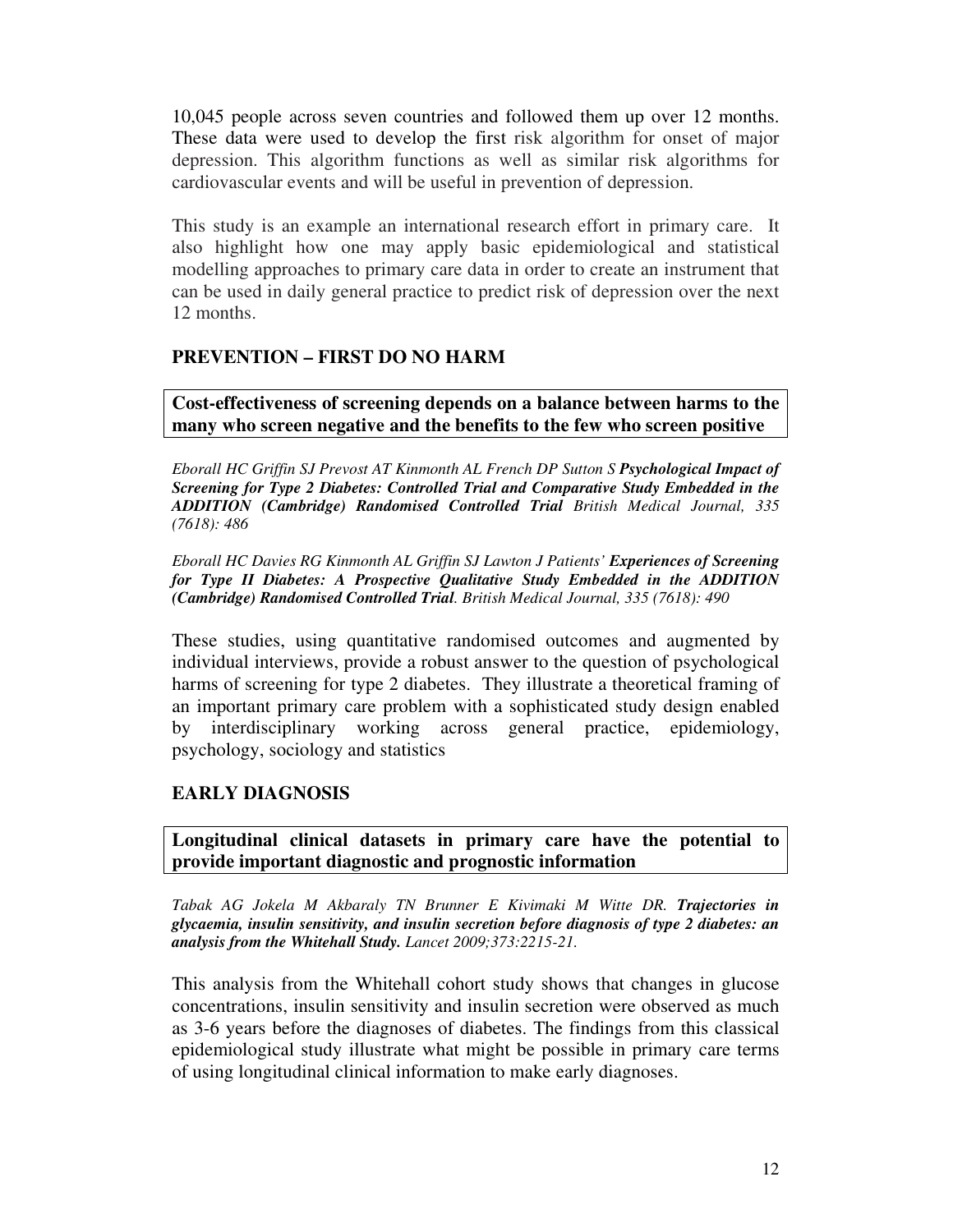## **Better explanatory evidence is needed on delays in the presentation and recognition of serious conditions**

*Hamilton W, Peters TJ, Bankhead C, Sharp D. Risk of ovarian cancer in women with symptoms in primary care: population based case-control study. BMJ. 2009; 339: b2998.Published online 2009 August 25. doi: 10.1136/bmj.b2998* 

This case-control study compared the pre-diagnosis symptoms of 212 women with ovarian cancer with 1060 matched controls in 39 general practices. The importance of this paper is that it starts to provide GPs with an algorithm for considering a cancer diagnosis at an earlier stage. More work is also needed on informing the public of the need to present potentially sinister symptoms earlier and to encourage them to use the C word in front of the doctor.

**The necessity of making early and accurate diagnoses of serious disease in primary care, rather than 'using time a as diagnostic tool' is now much more widely recognised as a clinical and research priority.** 

*Thompson, MJ, Ninis N, Perera, R, Mayon-White R, Phillips C, Bailey L, Harnden A, Mant D, Levin M. Clinical recognition of meningococcal disease in children and adolescents. Lancet 2006; 367 (9508): 397-403*

*Haj-Hassan TA; Thompson MJ; Mayon-White RT; Ninis N; Harnden A; Smith LFP; Perera R; Mant, DC. Which early `red flag' symptoms identify children with meningococcal disease in primary care? British Journal of General Practice 61 (584) . e97-e104(8) 2011 March* 

The need and scope for early diagnosis is well exemplified by research into childhood meningitis by Mant's group in Oxford. The study recruited 1212 children aged under 16 years presenting to their GP with an acute illness. The study confirms the diagnostic value of classic "red flag" symptoms of neck stiffness, rash and photophobia but also suggests that the presence of confusion or leg pain in a child with unexplained acute febrile illness should also usually prompt a face to face assessment to exclude meningococcal disease.

As well as bringing methodological rigour and inventiveness to a diagnostic problem that has long defied solution, these studies emphasise how effectively NHS databases and clinical records can be used in high quality research.

#### **CLINICAL TRIALS IN THE COMMUNITY**

<mark>that setting.</mark><br>The setting of the setting.

**Health problems requiring professional intervention usually present in primary care and many conditions are best studied in** 

Little P, Gould C, Williamson I, Moore M, Warner G, Dunleavey J. *Pragmatic randomised controlled trial of two prescribing strategies for childhood acute otitis media.* BMJ 2001;322: 336-41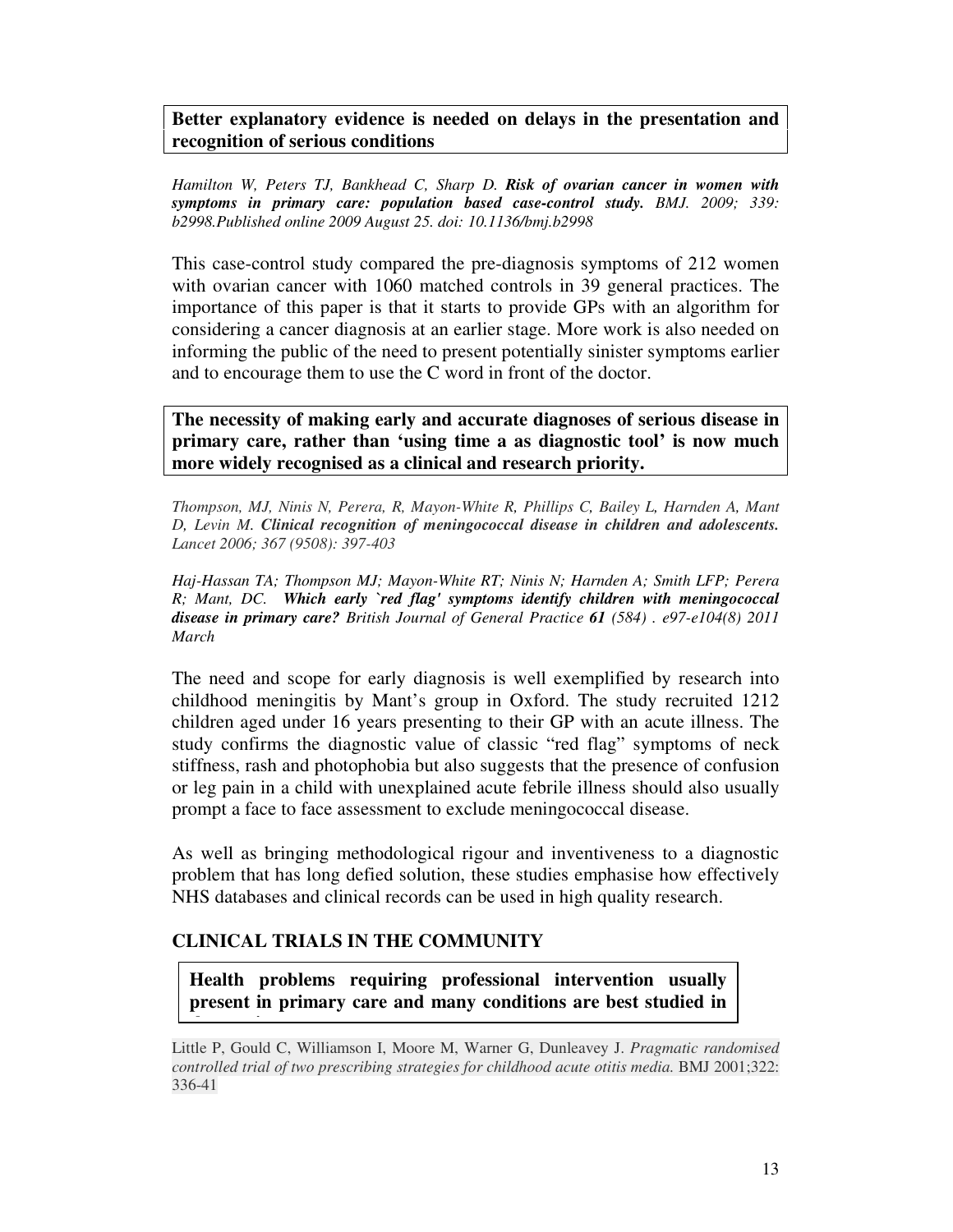Sullivan FM, Swan IRC, Donnan PT, Morrison JMM, Smith BM, McKinstry B, Davenport RJ, Vale LD, Clarkson JE, Hammersley V, Hayavi S, Daly FD. *Early Treatment with Prednisolone or Acyclovir and Recovery in Bell's Palsy*. New England Journal of Medicine 2007; 357:1598-607.

Appropriate management in primary care can improve outcomes for patients with problems which may not be sufficiently serious to refer to secondary care. Treatments are often offered without an adequate evidence base. This is true in other disciplines; however most hospital specialties have some centres of excellence to develop the basic science in their discipline. Primary care still needs too develop an adequate capability.

#### **COMPLEX INTERVENTIONS**

**Early development work leads to the creation of complex interventions (e.g. identifying/developing theory and modelling processes and outcomes)** 

*Kinmonth AL Wareham N Hardeman W Sutton S prevost A fanshawe T Williams K Ekelund U Spiegelhalter D Griffin S(The ProActive (UK) Trial: no evidence of efficacy of a theory-ased behavioural intervention to increase physical activity in an at-risk group in primary care. Lancet,;2008: 371: 41-48* 

Development work for this explanatory trial included attention to defining the behaviour, the appropriate population, the cognitive determinants of behaviour, techniques to alter them, and measurement of processes including fidelity of intervention delivery and of objective outcomes. The care taken in the early theoretical, modelling and acceptability phases of this study meant that a negative result has led to a review of the sufficiency of the theory of planned behaviour to enable behaviour change and to new thinking about the kinds of control groups needed in complex intervention trials

*Hardeman W Michie S Fanshawe T Prevost AT Mcloughlin K Kinmonth AL. Fidelity of delivery of a physical activity intervention: Predictors and consequences. Psychological Health 2008;23:11-24.* 

*Michie S Hardeman W Fanshawe T Prevost AT Taylor L Kinmonth AL Investigating theoretical explanations for behaviour change: the Case Study of ProActive .Psychology and Health 2008; 23: 25-39* 

*Hardeman W Kinmonth AL Michie S Sutton S Impact of a physical activity intervention programme on cognitive predictors of behaviour among adults at risk of Type 2 diabetes (ProActive randomised controlled trial). International Journal of Behavioural and Nutritional Physiology Act 2009 6: 16* 

# **MODELLING OUTCOMES**

**Pragmatic randomised controlled trials are an expensive and lengthy way of assessing interventions effects in primary care. As large clinical data sets have become available, it is possible to model outcomes based on observational data as long as confounding and biases are allowed for.**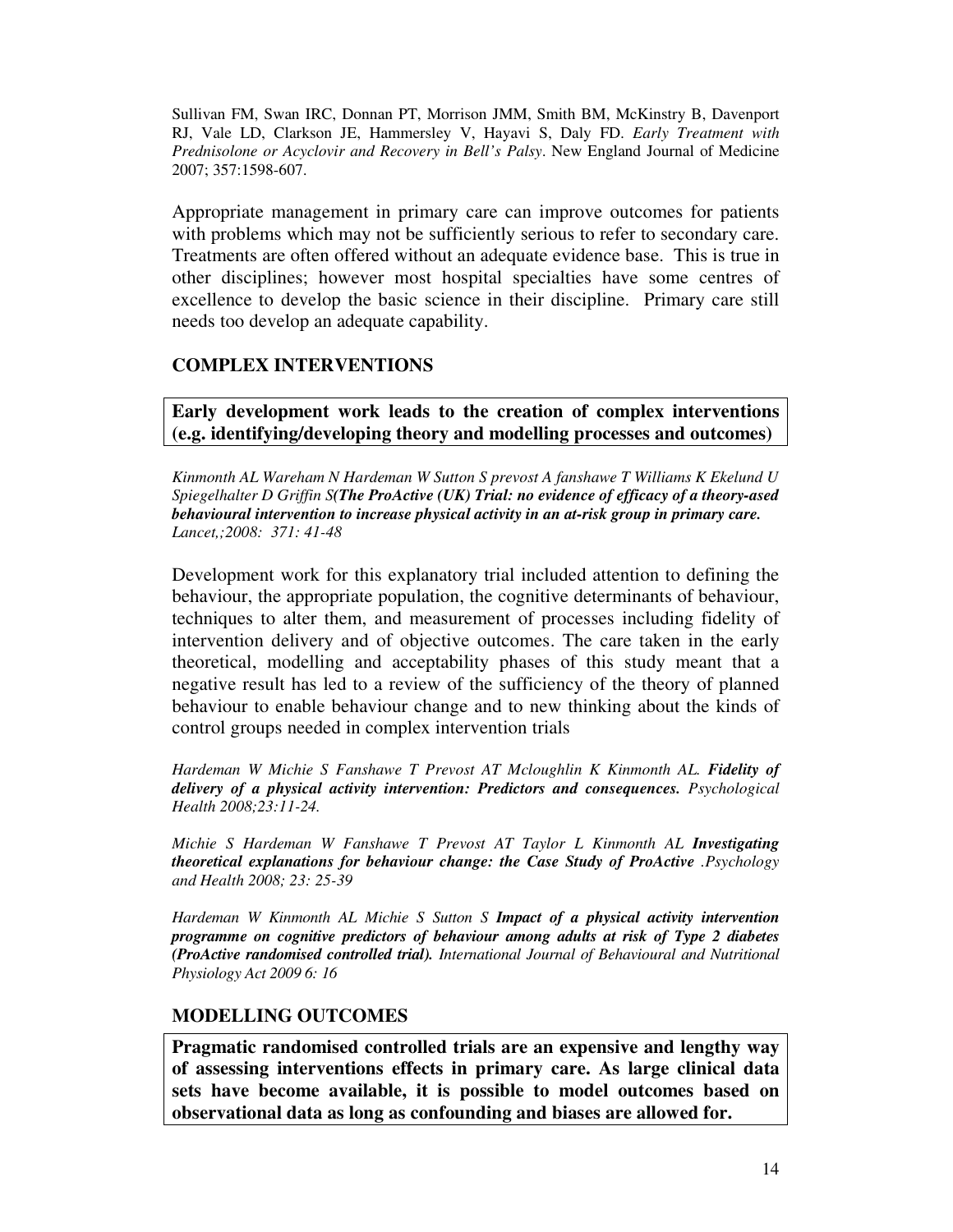*van Staa TP, Leufkens HG, Zhang B, Smeeth L. A comparison of cost effectiveness using data from randomized trials or actual clinical practice: selective cox-2 inhibitors as an example. PLoS Med 2009 Dec;6(12):e1000194.* 

This paper used the UK General Practice Database (GPRD) to estimate the exposure characteristics and individual probabilities of upper gastro-intestinal events during current exposure to non-steroidal anti-inflammatory drugs (NSAIDs) or coxibs. The study was based on 971,426 patients who had been prescribed a NSAID and 148,592 who had been prescribed a coxib. Such modelling of outcomes is likely to become a growth area for primary care science, as a complement or practical alternative to pragmatic RCTs. Great caution is required because of the dangers of bias and confounding

#### **UNDERSTANDING THE PATIENT ENCOUNTER**

**Patients with medically unexplained symptoms are often subject to multiple, serial, specialist investigation, at great cost to the NHS and with little benefit to themselves.** 

*Ring A, Dowrick CF, Humphris GM, Davies J, Salmon P. The somatising effect of clinical consultation: what patients and doctors say and do not say when patients present medically unexplained physical symptoms. Social Science in Medicine. 2005; 61:1505-15.* 

This paper analysed the consultations of 420 consecutive patients identified by British GPs as presenting medical unidentified symptoms (MUS). The findings suggest that the explanation for the high level of physical intervention for MUS lies in GPs' responses rather than patient demands. The authors propose that explanations for "somatisation" should be sought in doctor-patient interaction rather than in patients' psychopathology

With regard to 'chronicity', the findings implicate GP behaviours/responses in the genesis, persistence and even exacerbation of medically unexplained symptoms in primary care, and (with other papers in this series) have been responsible for shifting focus away from the patient as the principal agent in creating demand for medical intervention in the management of MUS.

With regard to the active ingredients of effective primary care systems, the paper offers some intriguing answers to the reverse of this question i.e. suggesting some of the active ingredients that result in primary care providing worse treatment at higher costs.

Methodologically, the paper describes the creation of a new coding scheme which generates quantitative data from transcripts of routine consultations.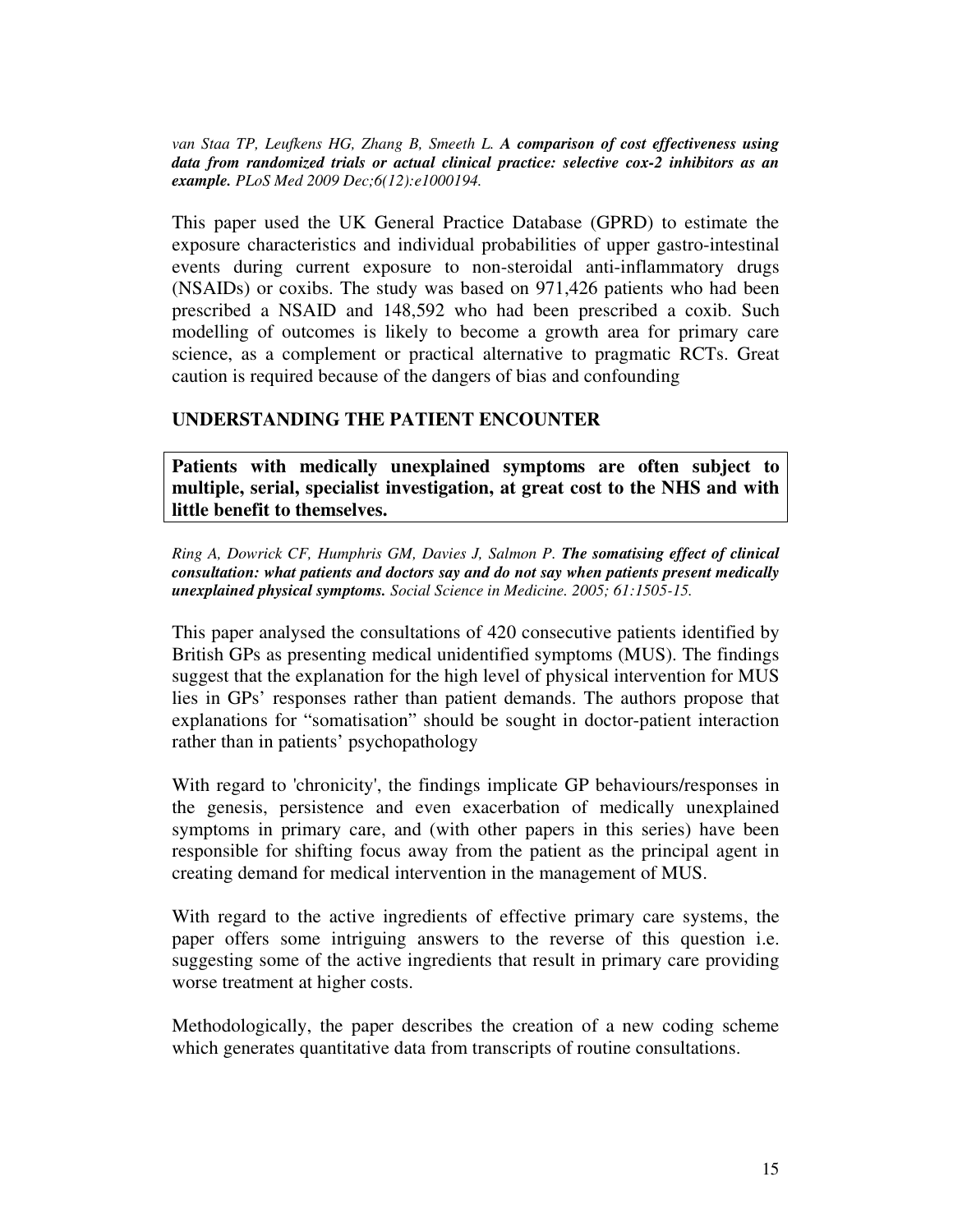**Health care may be technically proficient while failing to meet the needs of patients** 

*Reeve J, Lynch T, Lloyd-Williams M, Payne S. From personal challenge to technical fix: the risks of depersonalised care. Health and Social Care in the Community. doi: 10.1111/j.1365- 2524.2011.01026.x* 

This research focuses on the complexity of needs associated with distress in people with advanced cancer. 27 people were interviewed about their personal experiences of living with illness and related distress. Holistic content research revealed two emerging themes: "personal or personalised care" and "expectations of truth and certainty".

This study is an example of 'social science in primary care': using a classic theory (iatrogenesis and Illich's work on Medical Nemesis) to highlight new challenges resulting from the technical organisation of health care. It addresses one of the areas of 'basic science' in primary care, namely understanding the impact of health systems on individual health and wellbeing.

## **CONTINUITY OF CARE**

**Continuity of care is an important feature of high quality care, but there is very little research evidence on this topic** 

*Boulton M, Tarrant C, Windridge K, Baker R, Freeman GK. How are different types of continuity achieved? A mixed methods longitudinal study. British Journal of General Practice 2006;56:749-755* 

Despite the importance of continuity in primary care, studies of serial consultations are difficult to carry out and there have been few such studies. A notable exception was a diary study examining patients' experiences of consultations at their general practice over a period of six months. 31 patients were recruited with records of 151 consultations between them. Four patterns of use of primary care services were identified:

- (1) preference for a named provider successful outcome
- (2) preference for a named provider unsuccessful outcome
- (3) priority for swift access successful outcome
- (4) mixed preference for named provider and swift access.

While the study was limited by its small size, possibly unrepresentative respondents and limited follow up period, it opened up the real world of patients' ongoing experience in accessing care and showed contrasting preferences and ways of expressing these. There was a wide range of success for patients' wishes and the persistence and skill sometimes needed in seeing a named practitioner was notable. That this study was part of an ongoing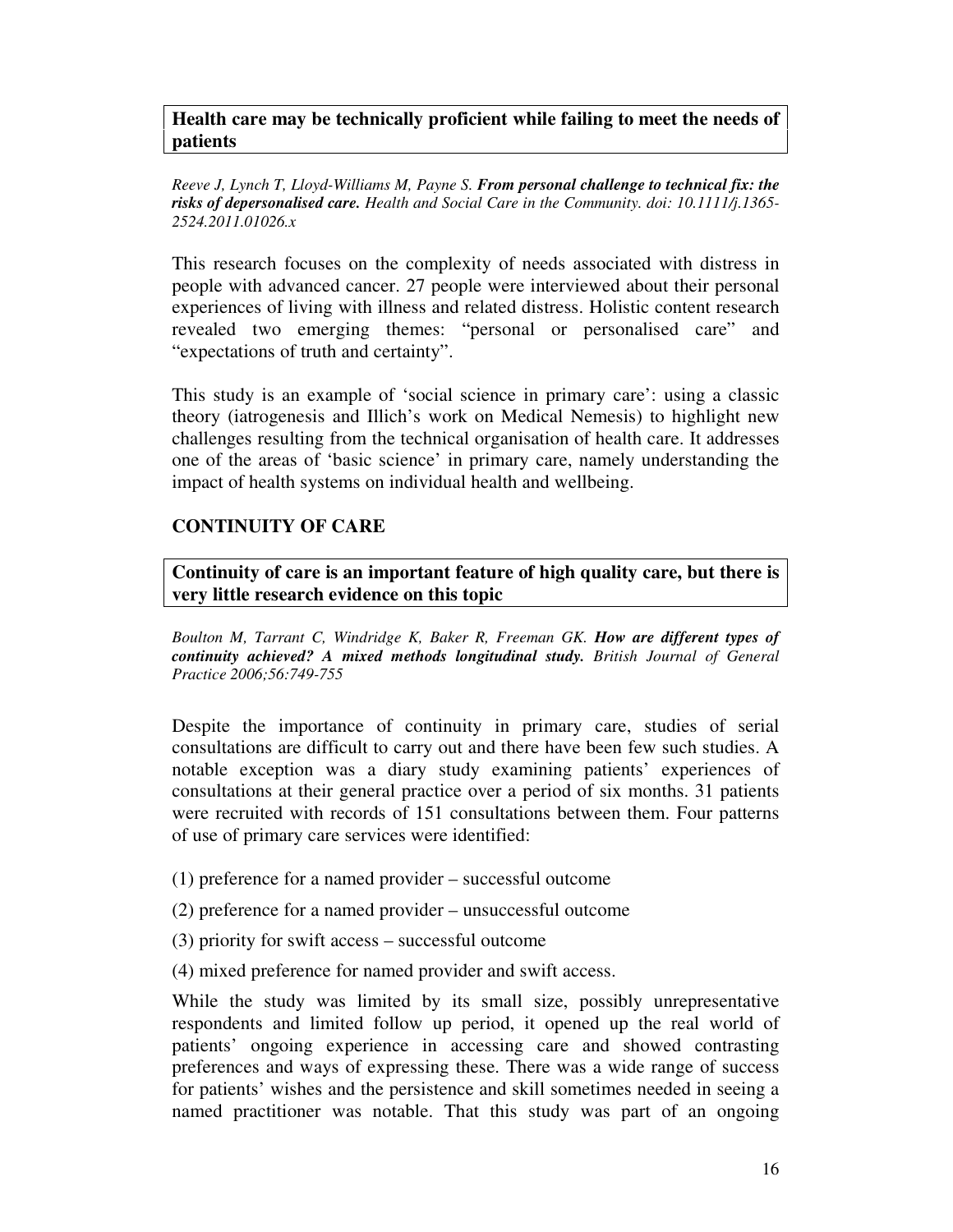programme in parallel with other approaches improved awareness of its context and allowed cross-referencing with a cross-sectional survey (Baker et al 2007) and a Discrete Choice Analysis study (Turner et al 2007). The programme is reported as a whole in Baker et al 2006.

Baker R, Boulton M, Windridge K, Tarrant C, Bankart J, Freeman GK. Interpersonal *continuity of care: A cross-sectional survey of primary care patients' preferences and their experiences. British Journal of General Practice 2007;57:283-290.* 

*Turner D, Tarrant C, Windridge K, Bryan S, Boulton M, Freeman G, Baker R. Do patients value continuity of care in general practice? An investigation using stated preference discrete choice experiments? Journal of Health Services Research and Policy 2007;12:132- 137.* 

*Baker R, Freeman G, Boulton M, Windridge K, Preston C, Low J, Turner D, Hutton E, Bryan S. Continuity of care: patients' and carers' views and choices in their use of primary care services (SDO/13b/2001) Revised Final Report for NCCSDO 2006. http://www.sdo.lshtm.ac.uk/files/project/13b-final-report.pdf (accessed 8th Aug 11).* 

#### **UNDERSTANDING EMERGENCY ADMISSIONS**

**General practices can vary by as much as fourfold, in the rates at which their patients are admitted to hospital as medical emergencies** 

*Purdy S, Griffin T, Salisbury C, Sharp D. Emergency respiratory admissions: influence of practice, population and hospital factors. Journal of Health Services Research and Policy 2011;16:133-140. doi: 10.1258/jhsrp.2010.010013* 

This study used linked data from several routine datasets to explore the relationship between population, hospital and general practice characteristics and general practice admission rates for asthma and chronic obstructive pulmonary disease (COPD) in England. During the course of the study a revised method for defining practice level deprivation was devised and subsequently published.

*Griffin T, Peters T, Salisbury C, Sharp D, Purdy S. Validation of an improved area-based method of calculating general practice–level deprivation. Journal of Clinical Epidemiology 2010; 63: 746-751* 

The paper on respiratory admissions found that practice population, geographic and hospital supply factors are consistently associated with asthma and COPD admissions. Living closer to a hospital and greater bed availability are both associated with increased rates of admission. Higher smoking rates among patients in a practice are associated with higher admission rates. There is little evidence from this study that other modifiable general practice factors such as care currently incentivised by the quality and outcomes framework are important in influencing admission rates.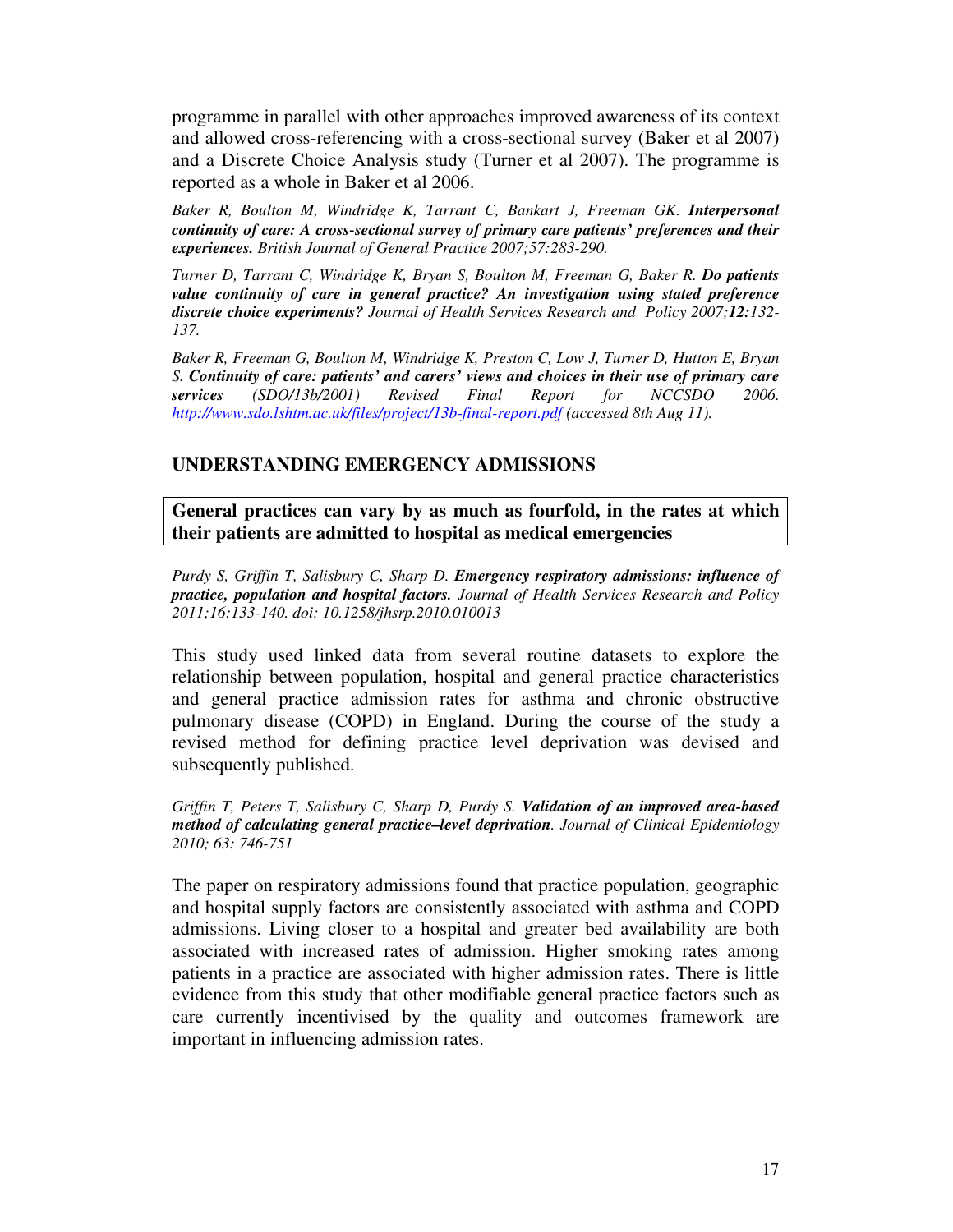This paper was listed as a 'recent highlight' on the website of the Journal of Health Services Research & Policy and is an output from a MRC funded Clinician Scientist Fellowship.

#### **MENTAL HEALTH**

**Mental health problems are a major cause of morbidity and the most common type co-morbidity in the NHS, especially in deprived areas, but their nature and extent is poorly captured by routine data** 

*Lester HE, Tritter JQ, Sorohan H. Providing primary care for people with serious mental illness: a focus group study. British Medical Journal 2005;330:1122-1128.* 

This study cost £5,000 (hiring out venues for the focus groups and paying travel expenses). PI time was covered by a DH career scientist post.

*"The study was very simple in concept, design and execution: truly basic research for primary care. The previous literature described how GPs found people with serious mental illness feckless and difficult to communicate with and treat and how patients with serious mental illness found primary care difficult to access and GPs hard to communicate with.* 

*A way forward was to bring patients and GPs together in a safe environment to talk through these issues together, via 6 focus groups with GPs alone and 6 with patients alone, first of all, to get them used to the methodology and to talking about issues openly.* 

*Volunteers were then asked to talk to each other in focus group settings. 50% agreed to in 6 combined focus groups with both GP and patients with serious mental illness.* 

*Patients thought primary care was the cornerstone of their health care; sometimes patients had to 'edit' themselves to get all their concerns into 10 minutes; sometimes they DNA'd appointments because they had to leave noisy waiting rooms or had become too unwell in the time between booking and attending; therefore, patients 'acted up' i.e. exaggerated the mental health symptoms to get timely access to primary care".* 

GPs perceived serious mental illness as a lifelong condition but patients emphasized the importance of hope for recovery. GPs mirrored patients' acting up of symptoms to gain timely access to secondary care. The importance that patients attached to continuity of care and listening skills, compared with specific mental health knowledge, encouraged GPs to see that they had a significant role to play in the care of people with serious mental illness.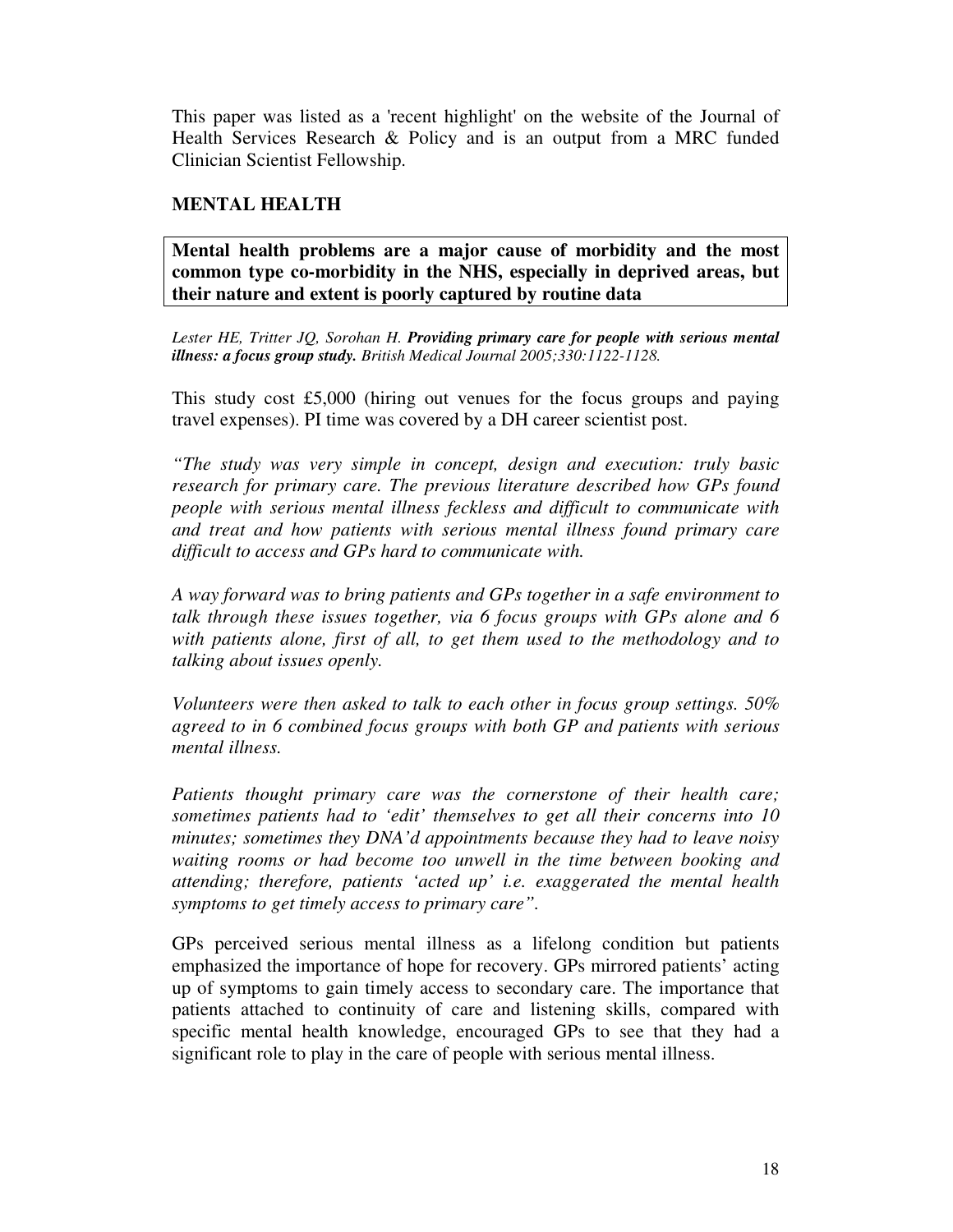The study has been widely cited (including in WHO documents) http://www.euro.who.int/ data/assets/pdf\_file/0008/96452/E87301.pdf' and has informed indicators in the mental illness domain of the QOF. The paper demonstrated that GPs can play a significant role in the care of patients with serious mental illness, which is now directly influencing the mental health clinical commissioning agenda through documents prepared by the Joint Commissioning Panel for Mental Health.

http://www.rcpsych.ac.uk/policy/policyandparliamentary/projects/live/commiss ioning.aspx

# **UNDERSTANDING CONSULTATIONS**

**Patient-centredness is a key aspect of NHS policy, but is easier to promote than to define or study** 

*Mead N, Bower P. Measuring patient-centredness: a comparison of three observation-based instruments. Patient Education & Counselling 2000; 39:71-80.* 

Research on the consultation, and key processes in the consultation, is hampered by narrow (and differing) conceptual frameworks, limited measures, the difficulty of measurement (including reliability and validity), the time needed to perform measurement, and inadequate power. There have been very few large studies of the consultation, therefore, where the myriad aspects of verbal and non verbal behaviour in the consultation have been measured and related to outcomes. An example of the type of work that is needed - but adequately powered and more comprehensive in the methods used - is the small study by Mead and Bower where different aspects of patient centredness were measured and compared with each other and construct and concurrent validity were assessed.

#### **DRUGS MISUSE**

**Injecting drug misusers are a difficult group to engage with, either for clinical research or for research that informs clinical care and NHS policy** 

*Kimber J Copeland L Hickman M Macleod J McKenzie J De Angelis D Robertson JR. Survival and cessation in injecting drug uses: prospective observational study of outcomes and effect of opiate substitution treatment. BMJ 2010;340:c3172 doi:10.1136/bmj.c3712* 

This paper describes a long term follow up study of a prospective cohort of injecting drug users - a very difficult group to study. It looks at the impact of opiate substitution on health outcomes. Such a study would not be ethically or scientifically feasible as a randomised controlled trial, yet the long term impacts of opiate substitution were previously unclear. The study showed that opiate substitution treatment in injecting drug users in primary care reduces the risk of mortality, with survival benefits increasing with cumulative exposure to treatment. Opiate substitution treatment does not however reduce the overall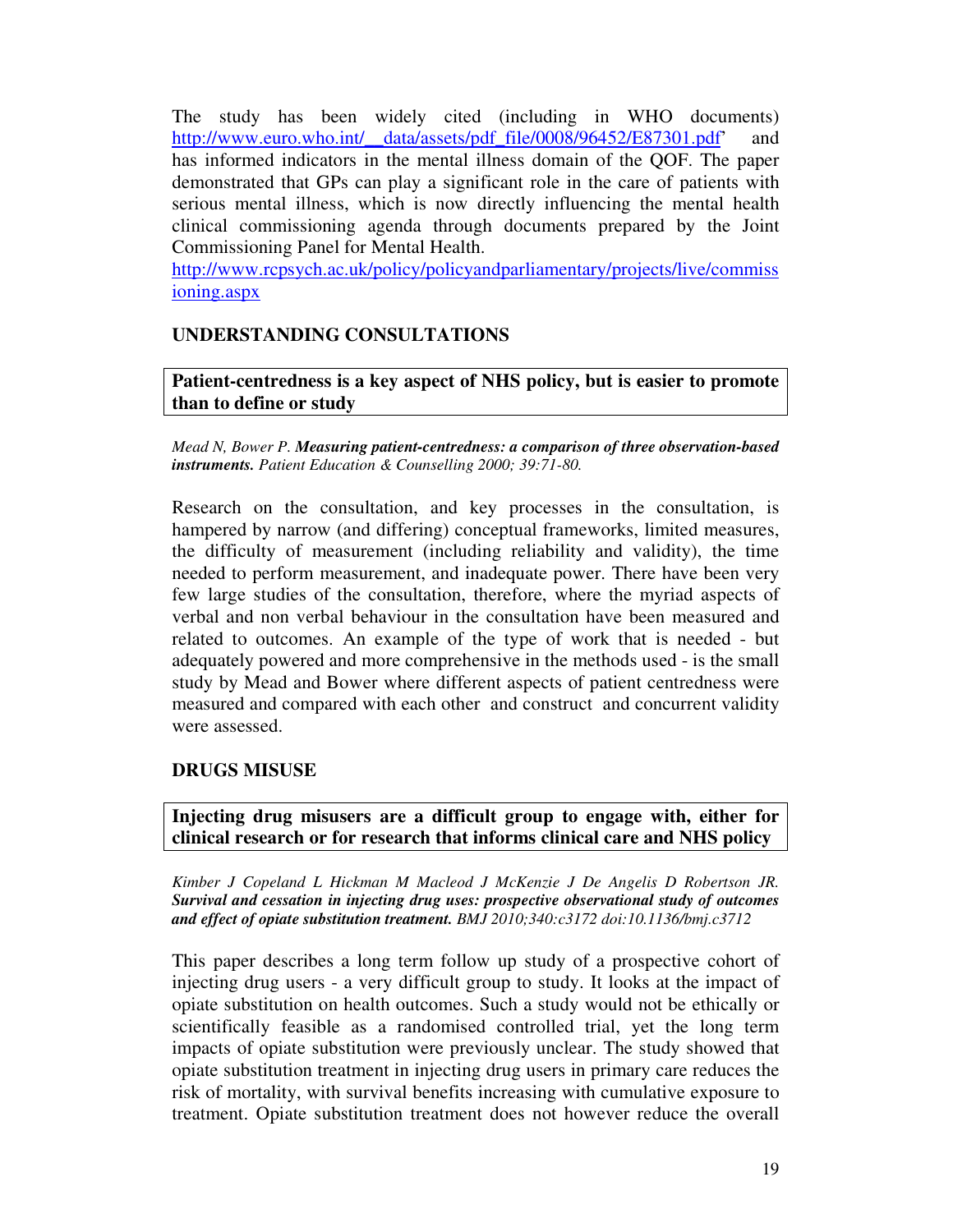duration of injecting. This information is very important as future debates on the direction of drug policy and benefits of drug treatment need to consider that there is a balance between saving lives and achieving abstinence. Abstinence alone is not a sufficient marker of health benefit in this difficult to treat population.

# **MULTIPLE MORBIDITY**

**Multiple morbidity is common, both in elderly populations and in socioeconomically deprived populations, and is not well served by research studies in which multiple morbidity is an exclusion criterion.** 

*Salisbury C, Johnson L, Purdy S, Valderas JM, Montgomery AA. Epidemiology and impact of multimorbidity in primary care: a retrospective cohort study. British Journal of General Practice 2011;61:18-24* 

This paper describes the extent to which multimorbidity is the norm in UK general practice, with patients with multiple long term conditions making up a disproportionate number of those consulting GPs. This situation is likely to increase as the population ages. The paper briefly highlights the fact that this has implications for the production of guidelines, for the training of doctors, and for how care is delivered. This type of research is needed to characterise the nature of the population needing health care in this country (given that most health care is provided in general practice). Increased recognition of the high prevalence of multimorbidity should influence the research agenda (for example, by demonstrating the very limited usefulness of studies that exclude people with comorbidities) as well as influencing the priorities for health care policy and service organisation.

# **INEQUALITIES IN HEALTH CARE**

**The inverse care law states that the availability of good medical care tends to vary inversely with the need for it in the population served. Very few studies have described how the inverse care law operates in practice** 

*Mercer SW and Watt GCM. The inverse care law: clinical primary care encounters in deprived and affluent areas of Scotland. Annals of Family Medicine 2007, 5: 503-510* 

This paper demonstrates the importance of 'basic research' in general practice. It studied 3044 consultations in general practice, including 1804 consultations in the most deprived areas of Scotland. The study shows what is possible to achieve in terms of data collection 'at the coal-face' from patients in high deprivation areas. The response rates were high and the characteristics of the patients who participated were representative of the population sampled. Poorer access, less time, higher GP stress and lower patient enablement are some of the ways that the inverse care law continues to operate within the NHS and confounds attempts to narrow health inequalities.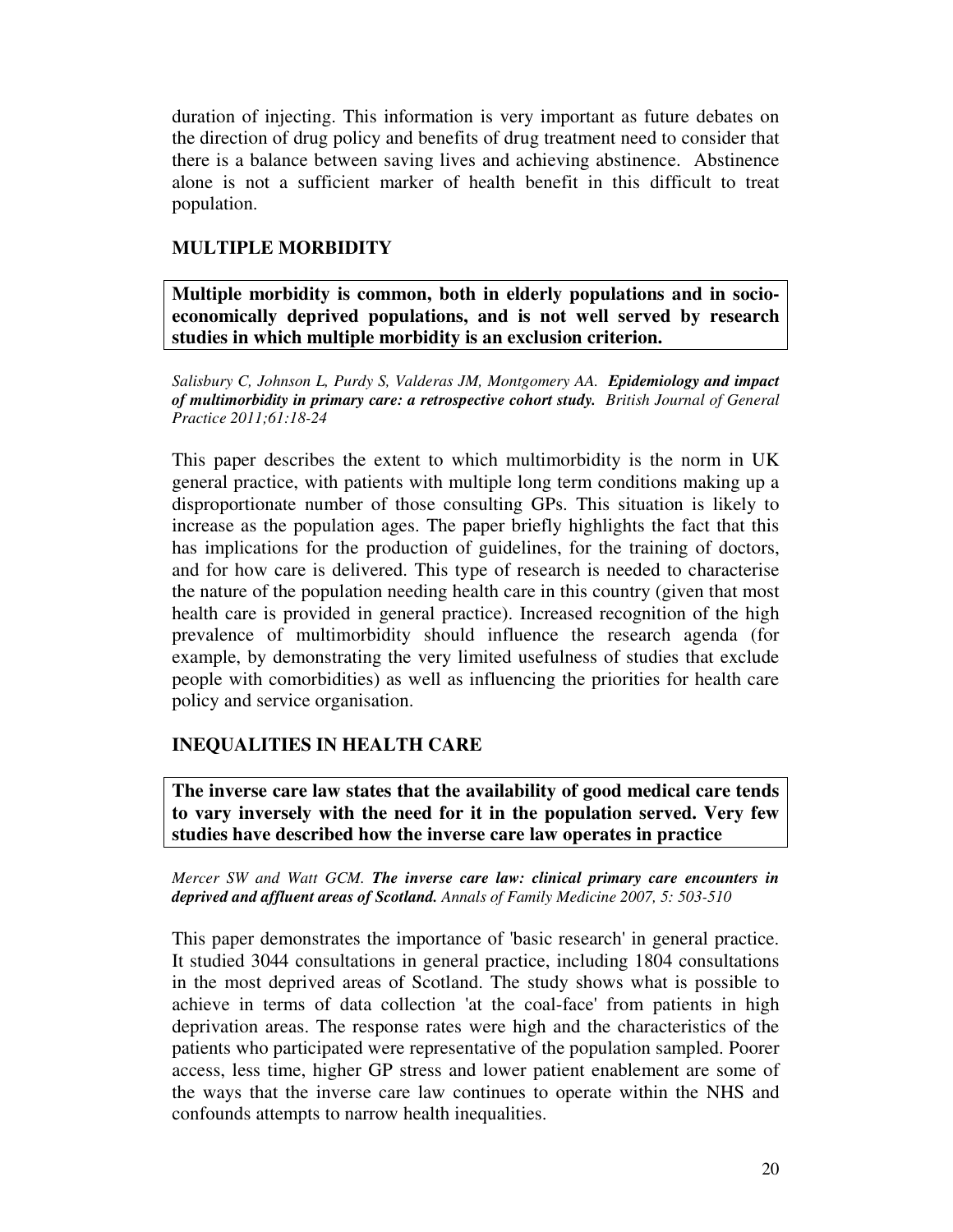## **ANNEX B**

# **BASIC RESEARCH FOR PRIMARY CARE – RESEARCH TRAINING ISSUES CONCERNING ACADEMIC GENERAL PRACTITIONERS**

While it is possible for primary care researchers to pursue research careers within the vertical, disease-based paradigm, it is desirable that such careers can also be pursued by addressing the methods required for basic research in general practice and primary care.

This Annex focuses on research careers and training opportunities for general practitioners, on the premise that many types of primary care research are only possible when general practitioners are involved as principal investigators.

Clearly, other health care professions and academic disciplines also have lead roles in primary care research. A full review of research training for primary care research would reflect these multiprofessional and multidisciplinary elements.

All agree that it would be useful to have an overview of the numbers of GPs and other primary care researchers holding career training development posts at all levels, and welcome the MRC's commitment not only to do this but also to amend its recording systems (including drop down menus) to make it easier to conduct such an exercise.

To promote the types of research described above there is a need to build on the pioneering examples of senior researchers, to support young clinical researchers and to provide continuity and security for post-doctoral clinical researchers as they develop their own research programmes and teams.

The NIHR training programmes have been very helpful to general practice and primary care research in England (not matched in the devolved nations), with quality standards which bear comparison with the MRC, while lacking its kudos.

It is certainly possible for academic GPs to obtain MRC research career funding, as several have done so. The small numbers at the CRF stage may be explained by the relatively early stage in their careers that GPs are expected to apply for such schemes. The short clinical training period (three years) means that, even with the additional Academic Clinical Fellowship year, they are preparing an application whilst completing their CCT (MRCGP) if not MRCP and other diplomas and Masters degrees. The emerging ACF cohort is voting with its feet to take a further year or so in service before attempting the CRF hurdle. It remains to be seen if they will return.